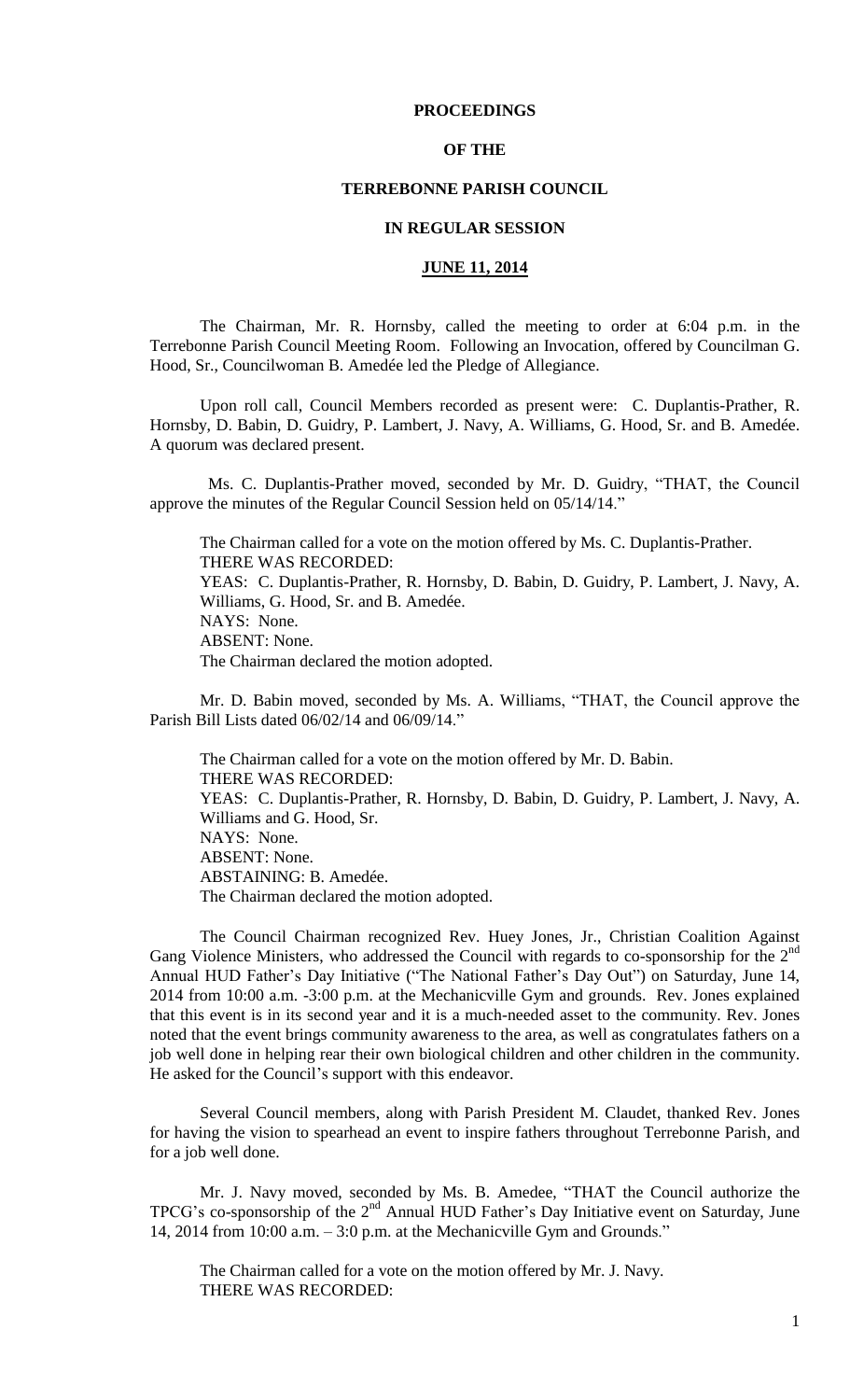YEAS: C. Duplantis-Prather, R. Hornsby, D. Babin, D. Guidry, P. Lambert, J. Navy, A. Williams, G. Hood, Sr. and B. Amedée. NAYS: None. ABSTAINING: None. ABSENT: None. The Chairman declared the motion adopted.

The Council Chairman recognized Mr. Gary Beeson, President of the Recreation District No. 2,3 Board, who presented the Council and Administration with a brief power-point presentation and a hand-out regarding the operations, events and facilities overseen by the board. Mr. Beeson explained that since their district was expanded, they now oversee four parks in Terrebonne Parish, namely 1) the Southdown West Park, 2) the Rozands Park (formerly known as the Levron Park), 3) the Westgate Park and 4) the Summerfield Park (Adaptive Park). Mr. Beeson explained that Recreation District No. 2,3 is engaged in a joint venture with the Parish for the Bike Trail Head on Valhi Blvd., and the up-and-coming skate park that should be going to bid soon. He further explained that the Recreation District No. 2,3 Board will be maintaining the Bayou Country Sports Complex to be located on Hwy. 311. Mr. Beeson thanked the Council and Administration for always supporting Recreation District No. 2,3.

Several Council members, along with President Claudet, congratulated Mr. Beeson on an excellent presentation and thanked him and the board members of Recreation District No. 2,3 for a job well done and for always keeping the citizens of Terrebonne Parish in mind. President Claudet also reminded the public that the new bike trail is for non-motorized bikes only, and that if anyone is caught on the trail on three-wheelers or four-wheelers they will be ticketed.

Mr. P. Lambert moved, seconded by Mr. D. Babin, "THAT, it now being 6:30 p.m., the Council open public hearings."

The Chairman called for a vote on the motion offered by Mr. P. Lambert. THERE WAS RECORDED: YEAS: C. Duplantis-Prather, R. Hornsby, D. Babin, D. Guidry, P. Lambert, J. Navy, A. Williams, G. Hood, Sr. and B. Amedée. NAYS: None. ABSENT: None. The Chairman declared the motion adopted.

The Chairman recognized the public for comments on the following:

A. A proposed ordinance to amend the Parish Code, Chapter 6, Article II, Section 6-21, Comprehensive Code Enforcement Program, Division 1, Consolidated Building Code.

There were no comments from the public on the proposed ordinance.

Ms. A. Williams moved, seconded by Ms. C. Duplantis-Prather, "THAT, the Council close the aforementioned public hearing."

The Chairman called for a vote on the motion offered by Ms. A. Williams. THERE WAS RECORDED: YEAS: C. Duplantis-Prather, R. Hornsby, D. Babin, D. Guidry, P. Lambert, J. Navy, A. Williams, G. Hood, Sr. and B. Amedée. NAYS: None. ABSENT: None. The Chairman declared the motion adopted.

OFFERED BY: Ms. A. Williams. SECONDED BY: Mr. G. Hood, Sr.

ORDINANCE NO. 8434

AN ORDINANCE AMEND THE CODE OF TERREBONNE PARISH, CHAPTER 6 "BUILDINGS AND STRUCTURES", ARTICLE II, "COMPREHENSIVE BUILDING CODE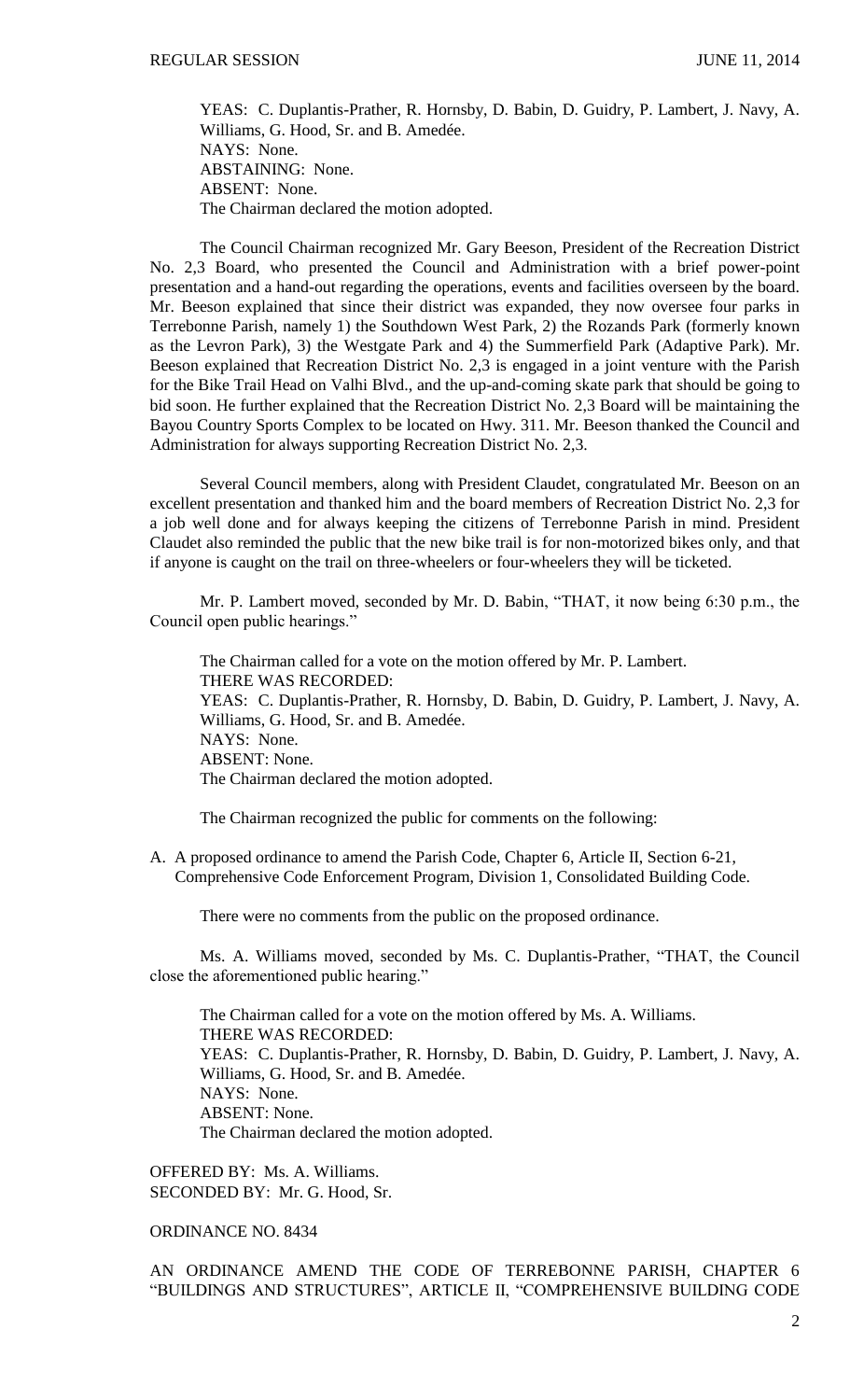## ENFORCEMENT PROGRAM" DIVISION I "CONSOLIDATED BUILDING CODE" AND TO ALLOW FOR RELATED AND CONSEQUENTIAL MATTERS.

## SECTION I

BE IT ORDAINED by the Terrebonne Parish Council in regular session convened, acting pursuant to the authority invested in it by the Constitution and Laws of the State of Louisiana, the Home Rule Charter for a Consolidated Government for Terrebonne Parish and including, but not limited to, LSA RS 33:1368 and other statutes of the State of Louisiana, to amend the Code of Terrebonne Parish, Chapter 6 "Buildings and Structures", Article II, "Comprehensive Building Code Enforcement Program" Division I "Consolidated Building Code" to:

## **a) AMEND Section 101.2 Scope**, to read as follows:

101.2 Scope. The provisions of this code shall apply to the construction, alteration, movement, enlargement, repair, replacement, equipment, use & occupancy, location, maintenance, removal and demolition of every building or structure or any appurtenances connected or attached to such buildings or structures.

**Exception 1:** Detached one and two family dwellings and multiple single family dwellings (townhouses) not more than three stories above grade plane in height with separate means of egress and their accessory structures shall comply with the international residential code as amended and adopted by the State of Louisiana.

**Exception 2:** Live/work units complying with the *International Building Code* shall be permitted to be built as one and two family dwellings or townhouses. Fire suppression in such structures shall conform to the requirements of the *International Building Code* as amended and adopted by the State of Louisiana

**Exception 3:** Owner occupied lodging houses with five or fewer guestrooms shall be permitted to be constructed in accordance with the *International Residential Code for One and Two Family Dwellings* when equipped with a fire sprinkler system in accordance with the requirements of the Louisiana State Uniform Fire Prevention Code.

# **b) AMEND Section 103.3 Appointment of a Building Official,** to read as follows:

**103.3. Appointment of a Building Official**. South Central Regional Construction Code Council shall appoint the building official and throughout this code the term "*building official*" shall refer to the building official appointed by South Central Regional Construction Code Council.

The *building official* shall be the sole authority for interpretive and technical matters required by the code. Provided that, for the purposes of administering this code, the *building code administrator* appointed or designated by the jurisdiction, as the most senior construction code enforcement official employed by the jurisdiction, shall conjointly be vested with such *administrative* duties and powers as are herein accorded to the *building official*.

**c) AMEND Section 104 DUTIES & POWERS OF BUILDING OFFICIAL:** by adding a new sub section 104.12, to read as follows:

**104.12 Flood Zone Construction Documents.** The *building code administrator* and *building official* shall have authority to require the submission of documents not otherwise specified in this code, in order to determine compliance with requirements imposed under law by virtue of the location of a structure within a designated flood hazard area. Such documents shall include, but not be limited to, stormwater pollution prevention plans, engineering reports and surveys, together with supporting drawings, calculations and photographs.

# **d) AMEND Section 105.2 Work Exempt from Building Permit, at Part A, Building, Item 7,** to read as follows:

# **Section 105.2 Work exempt from building permit** – **A. Building:**

**Except** as provided in other regulations or ordinances and provided that the structure or proposed structure is not located in a floodplain, building permits shall not be required for the following: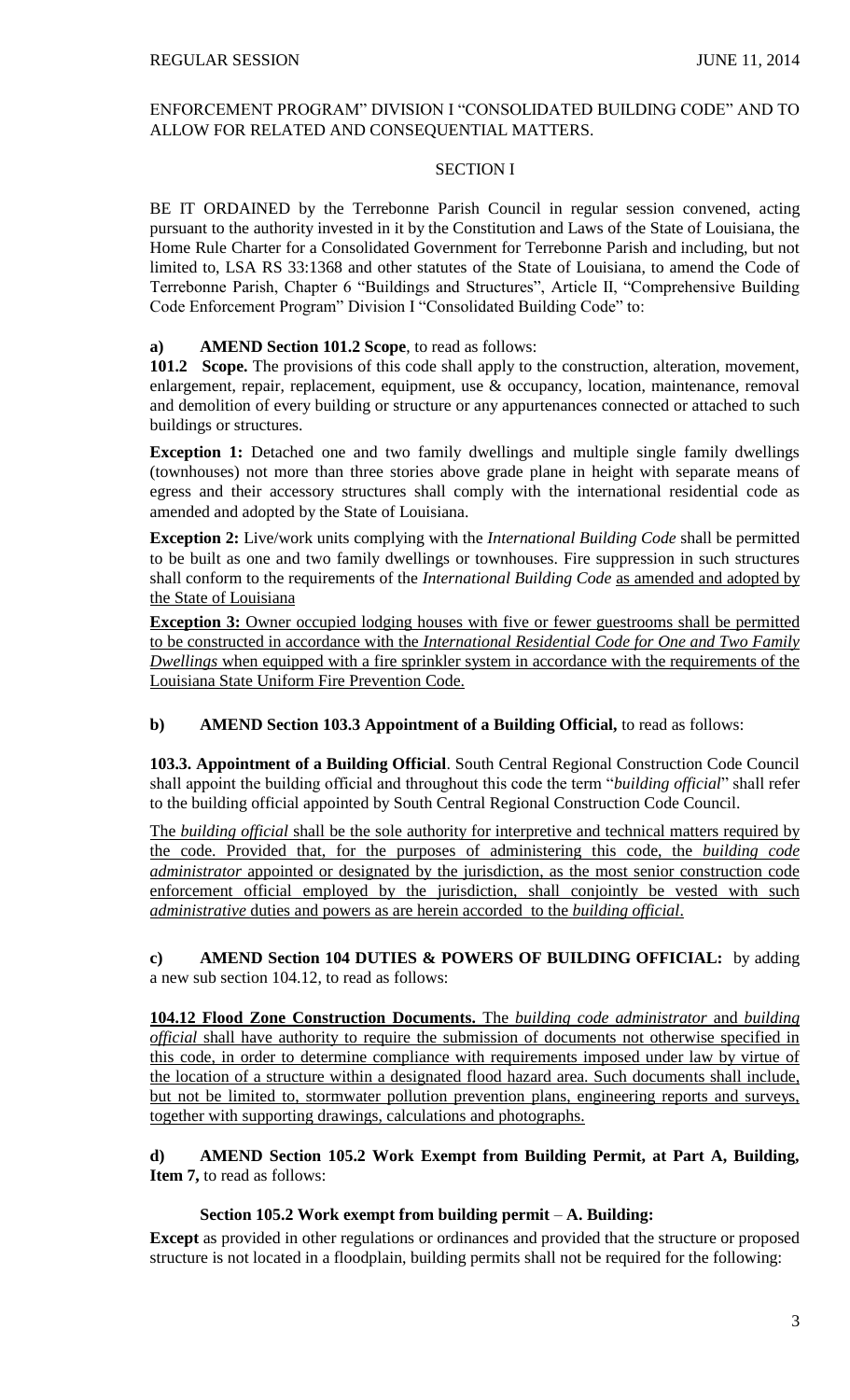7. Painting, papering, tiling, carpeting, cabinets, counter tops, vinyl siding and similar finish work not impacting the structural integrity of the building or building envelope that does not involve changes to electrical or gas systems, the cost of which does not exceed \$2,500);

### **e) AMEND Section 110.3.10 Final Inspection,** to read as follows:

**110.3.10 Final inspection.** The final inspection shall be made after all work required by the building permit is completed and shall include final inspection of the work required to be completed in each of the building trades disciplines.

**110.3.10.1 Elevation Documentation**. If located in a flood hazard area, the required final elevation certificate shall be submitted to the *building official* prior to the final inspection.

## **f) AMEND Section 114 VIOLATIONS:** to read as follows:

**114.1 Unlawful acts.** It shall be unlawful for any person, firm or corporation to erect, place, construct, alter, extend, repair, move, remove, demolish or occupy any building, structure or equipment regulated by this code, or cause or counsel same to be done, in conflict with or in violation of any of the provisions of this code. Any violation of this code shall be deemed a strict liability offense.

**114.2 Notice of Violation.** The building official is authorized to serve a notice of violation or order on the person or entity responsible for the erecting, placing, constructing, altering, extending, repairing, moving, removing, demolishing or occupying of a building or structure in violation of the provisions of this code, or in violation of a permit or certificate issued under the provisions of this code, or on a person or entity causing or counseling such violation. Such order shall direct the discontinuance of the illegal action and/or condition and the abatement of the violation.

**114.3 Prosecution of violation.** < No change to current text >

**114.4 Violation penalties.** Any person who violates a provision of this code or fails to comply with any of the requirements thereof or who erects, constructs, alters or repairs a building or structure in violation of the approved construction documents or directive of the building official, or of a permit or certificate issued under the provisions of this code, or who provides false or misleading information in respect of any action under this code, or who causes or counsels such violation, shall be subject to penalties as prescribed by law. Where the law prescribes no specific penalty for an unlawful act under this code, any person found guilty shall be punished by a fine not exceeding two hundred dollars (\$200) and/or imprisonment for not more than thirty (30) days in respect of each violation.

**114.5 Violation count.** In calculating applicable penalties for violations of this code, the court shall have regard to the fact that each day for which the each violation is continued, after service of a notice of violation or stop work order as required herein, shall be counted and treated as a separate offence.

**g) AMEND Table 109.2.2(3) Residential Construction Permit Fees,** as follows: **Table 109.2.2(3) Residential Construction Permit Fees:**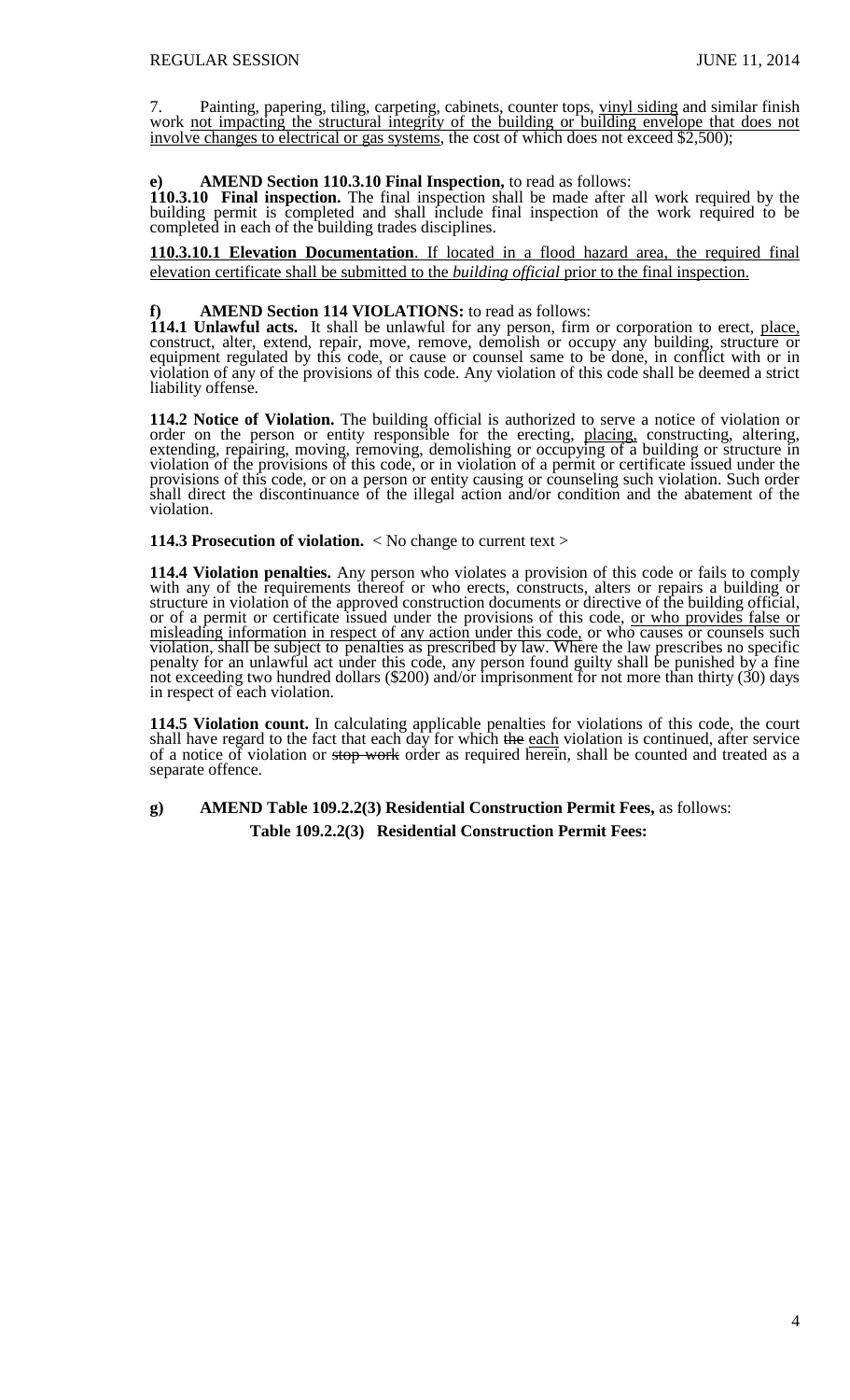| <b>Purpose of</b><br><b>Residential Permit</b>                                                     | <b>Basis of Calculation</b>                                                              | <b>Minim</b><br>um Fee |
|----------------------------------------------------------------------------------------------------|------------------------------------------------------------------------------------------|------------------------|
| New Residential Construction or<br>Addition                                                        | 45 cents per square foot.<br>(Trade Permits Included)                                    | \$200                  |
| Construction of an addition                                                                        | 45 cents per square foot.<br>(Trade Permits Included)                                    | \$200                  |
| Structure elevation, shoring or<br>leveling                                                        | Flat Fee - (Trade Permits<br>included for all<br>sub-contractors declared on<br>permit.) | \$500                  |
| <b>Residential Structure Relocation</b>                                                            | $Flat$ Fee $-$<br>(Trade Permits Required)                                               | \$250                  |
| Detached Accessory structure -<br>with 1 or more walls                                             | 23 cents per square foot.<br>(Maximum of \$500)<br>(Trade Permits Required)              | \$75                   |
| Detached Accessory structure not<br>exceeding 500 square feet and<br>without walls                 | 23 cents per square foot. Flat<br>Fee<br>(Trade Permits Required)                        | \$75                   |
| Detached Accessory structure<br>greater than 500 square feet and<br>without walls                  | 23 cents per square foot. Flat<br>Fee<br>(Trade Permits Required)                        | \$200                  |
| Attached patio cover (aluminum)                                                                    | <b>Flat Fee</b>                                                                          | \$75                   |
| Renovation or Repair (up to \$<br>2,500                                                            | <b>Flat Fee</b><br>(Trade Permits Required)                                              | $$ -25$                |
| Renovation or Repair<br>$(\cos \frac{$2,501}{0.0000})$ to $\frac{$2,501}{0.000}$ up to<br>\$5,000) | <b>Flat Fee</b><br>(Trade Permits Required)                                              | \$25                   |
| Renovation or Repair<br>(cost $\overline{over $5,001}$$ to \$10,000)                               | <b>Flat Fee</b><br>(Trade Permits Required)                                              | \$100                  |
| <b>Renovation or Repair</b><br>(cost over \$10,000)                                                | <b>Flat Fee</b><br>(Trade Permits Required)                                              | \$200                  |
| <b>Private Swimming Pool</b>                                                                       | <b>Flat Fee</b><br>(Trade Permits Required)                                              | \$200                  |
| <b>Whole House Generator</b>                                                                       | <b>Flat Fee</b><br>(Trade Permits Included)                                              | <u>\$200</u>           |
| Mobile Home placement or<br>replacement                                                            | <b>Flat Fee</b><br>(Trade Permits Included)                                              | \$150                  |
| Recreational vehicle (180 day<br>placement)                                                        | Flat Fee (180 day maximum<br>permit period)                                              | \$100                  |
| Additional Inspection or Re-<br>inspection                                                         | Flat Fee (for each additional<br>inspection visit)                                       | \$75                   |
| Extension of permit (only before<br>expiry date)                                                   | \$1 per $$1,000$ of remaining<br>assessed cost                                           | \$40                   |
| Certificate of:<br>Compliance/Completion/Occupan<br>cy                                             | <b>Flat Fee</b>                                                                          | \$100                  |
| Demolition of the structure                                                                        | No Charge is made for this permit                                                        | \$<br>$\boldsymbol{0}$ |

**h) ADOPT the revised Consolidated Building Code of Terrebonne Parish as set out in full as** *Appendix A* (attached hereto), **and AUTHORIZE administrative amendment to the footnotes therein, as required to reflect this action.**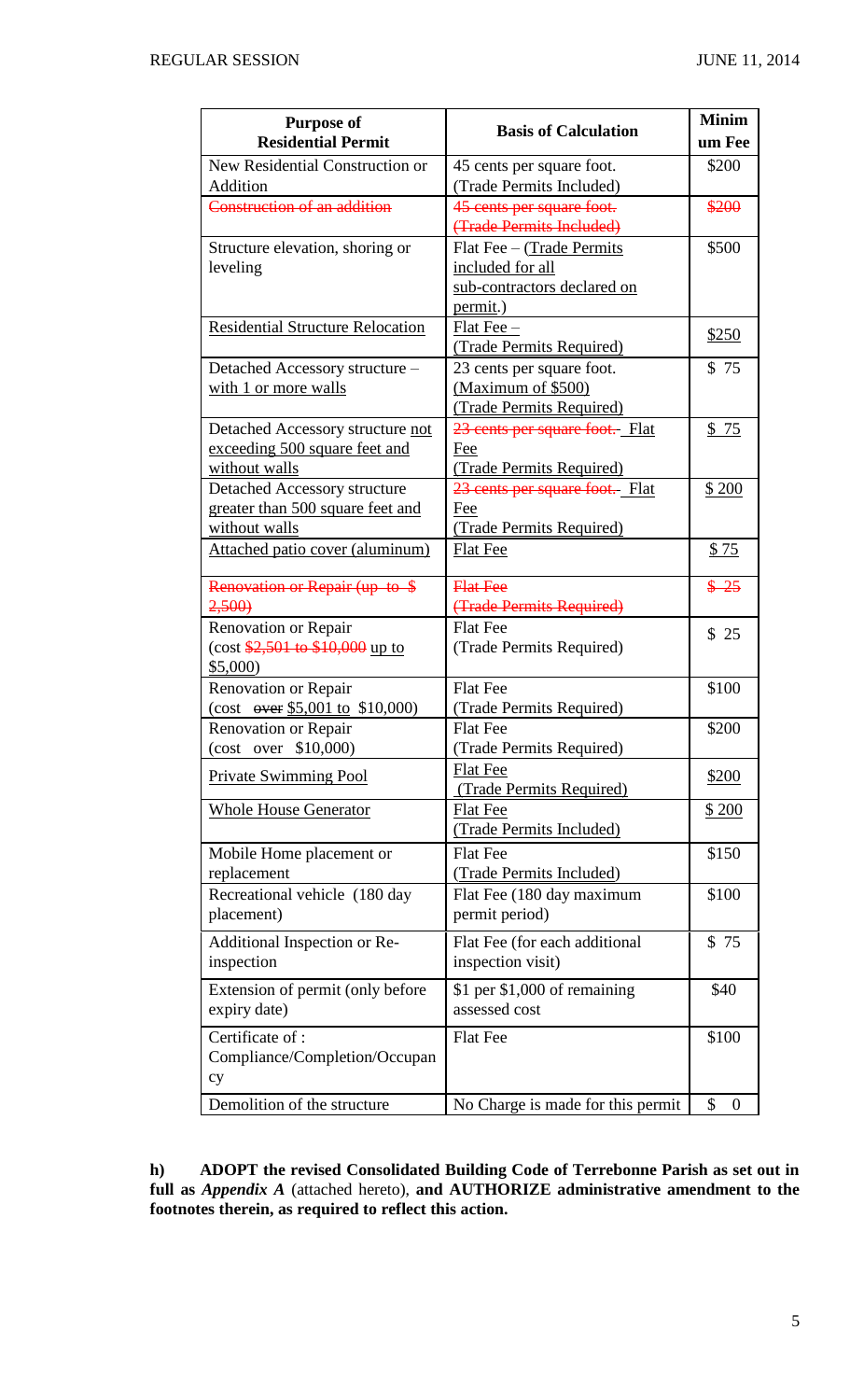## SECTION II

If any word, clause, phrase, section, or other portion of this ordinance shall be declared null, void, invalid, illegal, or unconstitutional, the remaining words, clauses, phrases, sections, or other portions of this ordinance shall remain in full force and effect, the provisions of this ordinance hereby being declared to be severable.

### SECTION III

This ordinance shall become effective upon approval by the Parish President or as otherwise provided in Section 2-13 (b) of the Home Rule Charter for a Consolidated Government of Terrebonne Parish, whichever occurs sooner.

This ordinance, having been introduced and laid on the table for at least two weeks, was voted upon as follows: THERE WAS RECORDED: YEAS: C. Duplantis-Prather, R. Hornsby, D. Babin, D. Guidry, P. Lambert, J. Navy, A. Williams, G. Hood, Sr. and B. Amedée. NAYS: None. ABSTAINING: None. ABSENT: None. The Chairman declared the ordinance adopted on this, the  $11<sup>th</sup>$  day of June, 2014.

\* \* \* \* \* \* \* \* \*

(APPENDIX A IS AVAILABLE FOR VIEWING IN THE OFFICE OF THE COUNCIL CLERK AND/OR THE OFFICE OF PLANNING & ZONING DURING REGULAR BUSINESS HOURS)

#### \*\*\*\*\*\*\*\*\*\*

The Chairman recognized the public for comments on the following:

B. A proposed ordinance to amend the Parish Code with regards to Mobile Home Parks.

The Chairman recognized Mr. Tim Duplantis, a mobile home park owner, who asked that the Council delay adopting this ordinance for approximately thirty days so that mobile park owners can review the new details of the ordinance.

Discussion ensued with several Council members asking whether or not this new ordinance will affect existing mobile home park owners, noting that some of the existing mobile home parks need regulating and the owners to be held responsible to adhere to the current compliance codes for safety purposes.

Upon questioning, Mr. Patrick Gordon, Director of Planning and Zoning, explained that the "new' upgraded mobile home park regulations have been in discussion in the Subdivision Regulations Review Committee for quite some time (since approximately 2009), noting that the new ordinance will only affect new mobile home parks and any other additions that existing mobile home parks may contain in the future.

Ms. A. Williams moved, seconded by Mr. D. Guidry , "THAT, the Council close the aforementioned public hearing."

The Chairman called for a vote on the motion offered by Ms. A. Williams. THERE WAS RECORDED: YEAS: C. Duplantis-Prather, R. Hornsby, D. Babin, D. Guidry, P. Lambert, J. Navy, A. Williams, G. Hood, Sr. and B. Amedée. NAYS: None. ABSENT: None. The Chairman declared the motion adopted.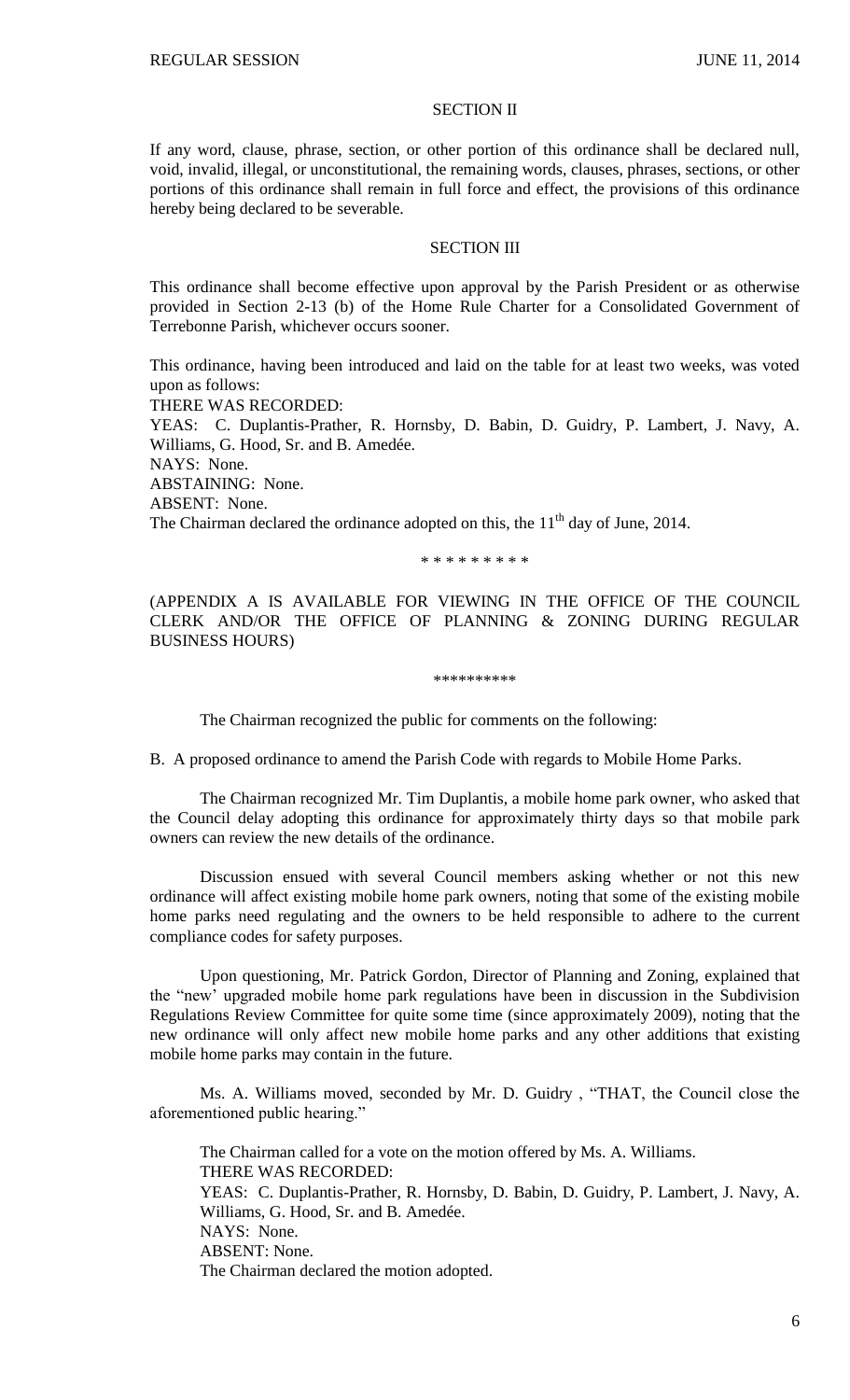OFFERED BY: Mr. D. Guidry. SECONDED BY: Ms. B. Amedee.

## ORDINANCE NO. 8435

## AN ORDINANCE TO AMEND THE PARISH CODE, CHAPTER 17, ARTICLE II, "MOBILE HOME PARKS," SECTIONS 17-26 THROUGH 17-64 AS PER "ATTACHMENT A."

## SECTION I

BE IT ORDAINED by the Terrebonne Parish Council, in regular session convened, acting pursuant to the authority invested in it by the Constitution and laws of the State of Louisiana, the Home Rule Charter for a Consolidated Government for Terrebonne Parish, and including, but not limited to, LSA R.S. 33:1368 and other statutes of the State of Louisiana, to amend the Parish Code, Chapter 17, Article II, "Mobile Home Parks," Sections 17-26 through 17-64 as per "Attachment A."

## SECTION II

If any word, clause, phrase, section or other portion of this ordinance shall be declared null, void, invalid, illegal, or unconstitutional, the remaining words, clauses, phrases, sections and other portions of this ordinance shall remain in full force and effect, the provisions of this ordinance hereby being declared to be severable.

#### SECTION III

This ordinance shall become effective upon approval by the Parish President or as otherwise provided in Section 2-13 (b) of the Home Rule Charter for a Consolidated Government of Terrebonne Parish, whichever occurs sooner.

This ordinance, having been introduced and laid on the table for at least two weeks, was voted upon as follows:

THERE WAS RECORDED:

YEAS: C. Duplantis-Prather, R. Hornsby, D. Babin, D. Guidry, P. Lambert, J. Navy, A. Williams, G. Hood, Sr. and B. Amedée.

NAYS: None.

ABSTAINING: None.

ABSENT: None.

The Chairman declared the ordinance adopted on this, the  $11<sup>th</sup>$  day of June, 2014.

\* \* \* \* \* \* \* \* \*

(ATTACHMENT A IS AVAILABLE FOR VIEWING IN THE OFFICE OF THE COUNCIL CLERK AND/OR THE OFFICE OF PLANNING & ZONING DURING REGULAR BUSINESS HOURS)

\*\*\*\*\*\*\*\*\*\*

The Chairman recognized the public for comments on the following:

C. A proposed ordinance to amend the Parish Code with regards to future flood risk and flood insurance savings through the Community Rating System.

The Chairman recognized Mr. Chris Ledet, a representative from the Southeast Home Builders Association, who addressed the Council relative to the proposed ordinance, communications issues concerning housing, and erosion control. Mr. Ledet explained that as a member of the Home Builders Association he is not always aware of the issues that are coming up regarding housing, specifically items discussed in the Subdivision Regulations Review Committee. Mr. Ledet further explained that the Parish Government website is not always clear, and the Home Builders Association would somehow like to have a voice when issues arise concerning the housing market in the Terrebonne/ Lafourche area.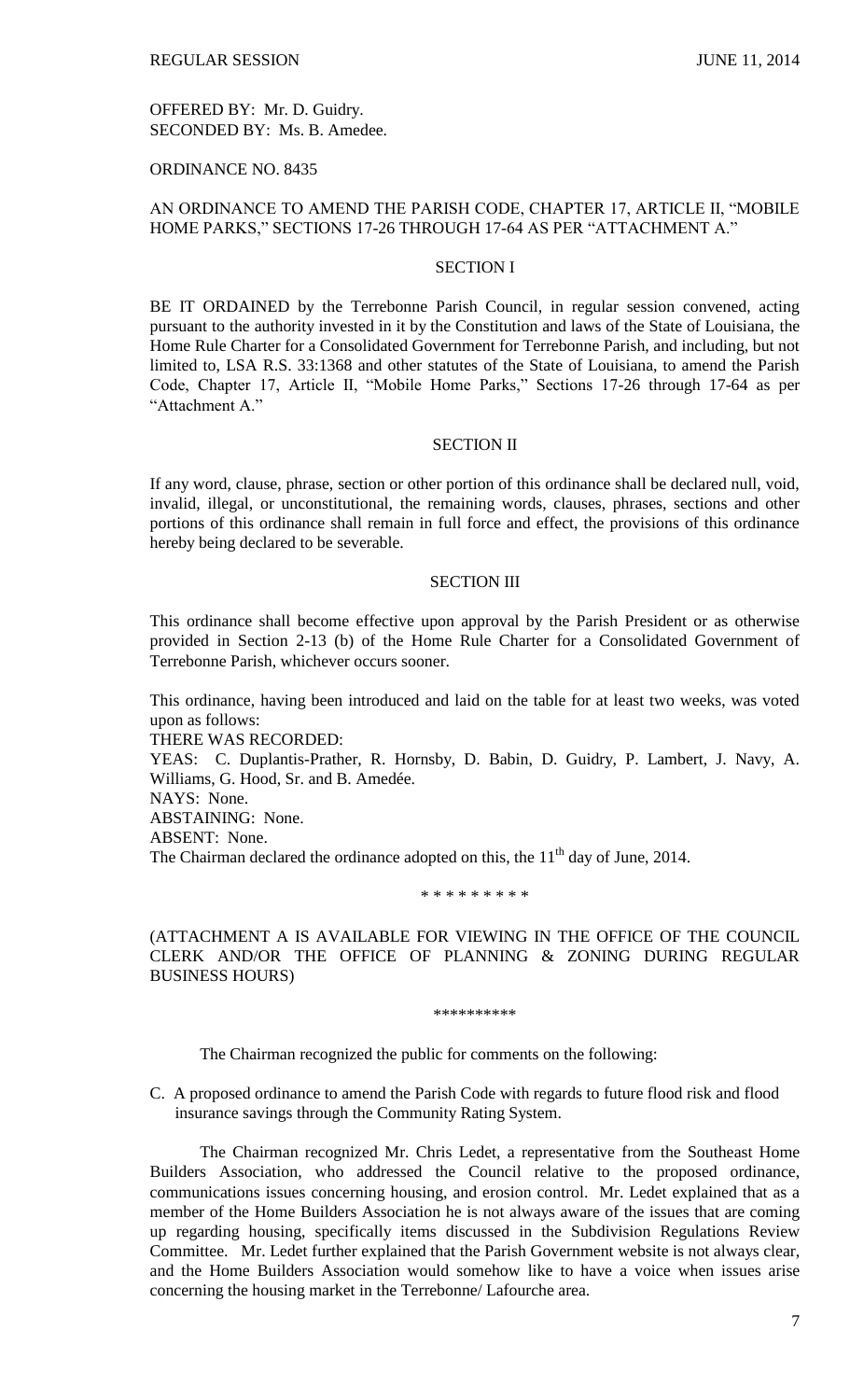Discussion ensued with several Council members questioning whether this proposed ordinance can be delayed so that all of the concerns of the Home Builders Association can be addressed, and for clarification purposes as it relates to the erosion control issue.

The Chairman recognized Mr. Lee Rutter, owner of Lee Rutter Homes, who thanked the Council and Administration for this discussion and explained that if Terrebonne Parish is going to follow the State guidelines, then the correct verbiage needs to be inserted into this ordinance. Mr. Rutter explained that the Home Builders Association needs some clarification on some of the issues discussed in the proposed ordinance and the delay of implementing this ordinance would allow for further discussion and review.

The Chairman recognized Mr. Ronnie Shaw, developer, who thanked the Council and Administration for this discussion and explained that the Home Builders Association is only trying to find out the cost/benefit ratio as it relates to home builders and homeowners. He requested that the Council delay voting on the ordinance and work together with home builders and developers to find a viable solution so that everyone can benefit from the new regulations.

Ms. A. Williams moved, seconded by Mr. D. Guidry, "THAT, the Council continue the aforementioned public hearing until the 6/25/14 Council meeting."

The Chairman called for a vote on the motion offered by Ms. A. Williams. THERE WAS RECORDED: YEAS: C. Duplantis-Prather, R. Hornsby, D. Babin, D. Guidry, P. Lambert, J. Navy, A. Williams, G. Hood, Sr. and B. Amedée. NAYS: None. ABSENT: None. The Chairman declared the motion adopted.

The Chairman recognized the public for comments on the following:

- D. A proposed ordinance to amend the 2014 Adopted Operating Budget of the Terrebonne Parish Consolidated Government for the following items:
	- I. Re-Class Several CDBG Recovery Projects, Net Affect \$0
	- II. Head Start Grant, \$85,650

There were no comments from the public on the proposed ordinance.

Ms. A. Williams moved, seconded by Mr. G. Hood, Sr., "THAT, the Council close the aforementioned public hearing."

The Chairman called for a vote on the motion offered by Ms. A. Williams. THERE WAS RECORDED: YEAS: C. Duplantis-Prather, R. Hornsby, D. Babin, D. Guidry, P. Lambert, J. Navy, A. Williams, G. Hood, Sr. and B. Amedée. NAYS: None. ABSENT: None. The Chairman declared the motion adopted.

OFFERED BY: Ms. A. Williams. SECONDED BY: Mr. G. Hood, Sr.

## ORDINANCE NO. 8436

AN ORDINANCE TO AMEND THE 2014 ADOPTED OPERATING BUDGET OF THE TERREBONNE PARISH CONSOLIDATED GOVERNMENT FOR THE FOLLOWING ITEMS AND TO PROVIDE FOR RELATED MATTERS.

I. RE-CLASS SEVERAL CDBG RECOVERY PROJECTS, NET AFFECT - \$0

II. HEAD START GRANT, \$85,650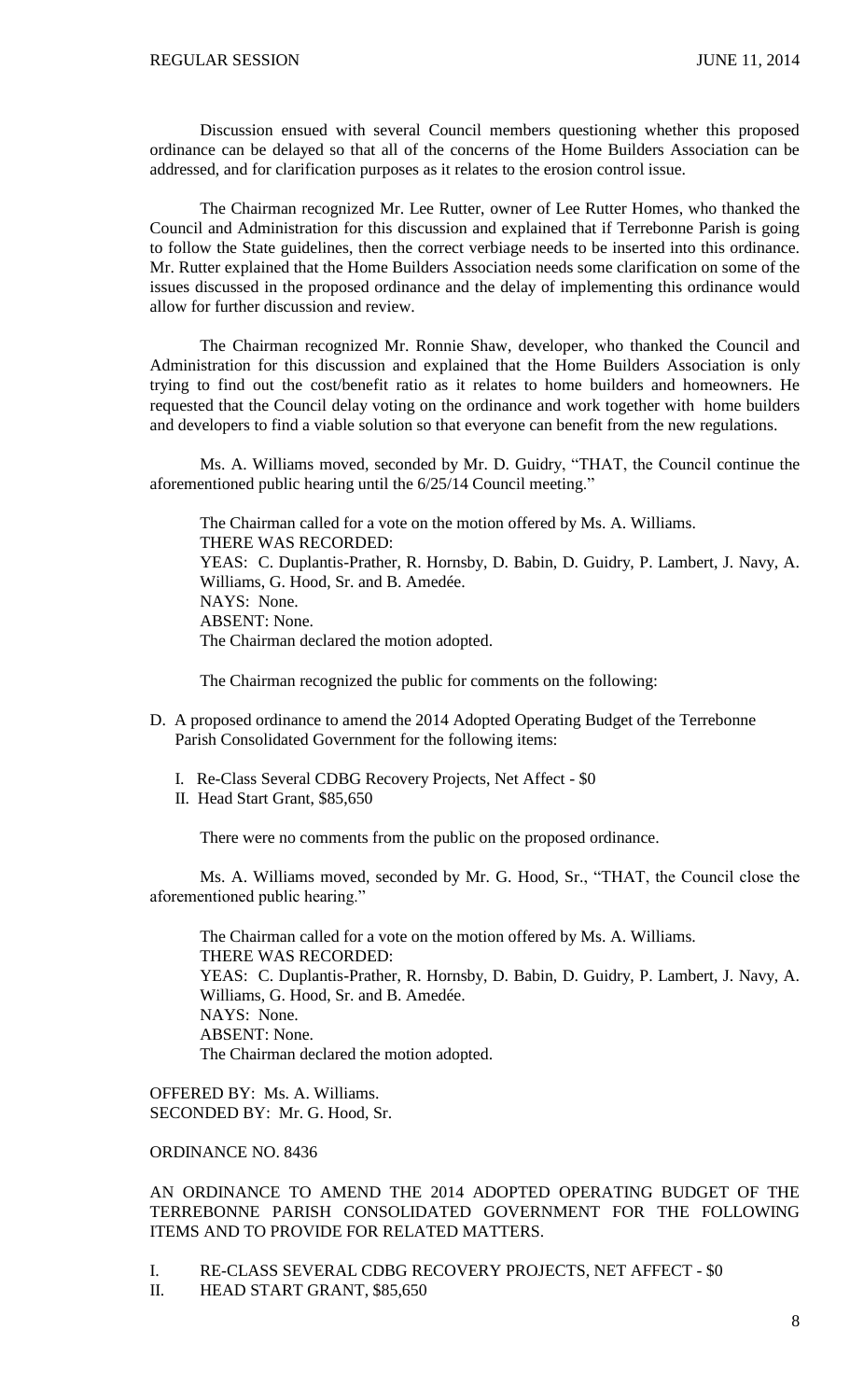### SECTION I

WHEREAS, several CDBG Recovery Projects have now been completed with budgeted dollars remaining need to be distributed as listed below:

| <b>CDBG Gray Sewer Facilities</b>     | 119       |
|---------------------------------------|-----------|
| CDBG F/D Baroid/Bayou LaCarpe P/S     | (270,000) |
| CDBG Public Works Admin Building      | 932,000   |
| Cedar Grove to Ashland Landfill Levee | (188,000) |
| Shrimpers Row P/S                     | (744,000) |
| <b>HUD CDBG Recovery</b>              | 270,000   |
| <b>HUD CDBG Recovery</b>              | (119)     |
| <b>HUD CDBG Recovery</b>              | 119       |
| Repair Assist-Owner Occupied          | (119)     |
| Non-Federal Levee Improv              | 270,000   |
| <b>HUD CDBG Recovery</b>              | (270,000) |

WHEREAS, the Engineering Department has reviewed and reassigned these dollars along with the approval of the State of Louisiana, Office of Community Development.

NOW, THEREFORE BE IT ORDAINED, by the Terrebonne Parish Council, on behalf of the Terrebonne Parish Consolidated Government, that the 2014 Adopted Budget of the Terrebonne Parish Consolidated Government be amended for the various CDBG Recovery Projects. (Attachment A)

## SECTION II

WHEREAS, U. S. Department of Health and Human Services Head Start Program is restoring the 5.27% reduction in funds (\$68,702) and providing the Parish with a 1.3% cost of living (COLA) adjustment (\$16,947); and

WHEREAS, the initial reduction was done during the federal government sequestration, and

WHEREAS, with the restoration of this funding, the Parish is able to re-open a classroom that was closed and reinstate 17 children to the total funded enrollment bringing the total back up to 170 children and families served, and

WHEREAS, two lost positions, one Lead Teacher and one Assistant Teacher, will be able to reinstated along with a Food Service Technician to provide educational services to the children enrolled in the tenth classroom, and

NOW, THEREFORE BE IT FURTHER ORDAINED, by the Terrebonne Parish Council, on behalf of the Terrebonne Parish Consolidated Government, that the 2014 Adopted Budget of the Terrebonne Parish Consolidated Government be amended for the Head Start Grant. (Attachment B)

This ordinance, having been introduced and laid on the table for at least two weeks, was voted upon as follows:

THERE WAS RECORDED:

YEAS: C. Duplantis-Prather, R. Hornsby, D. Babin, D. Guidry, P. Lambert, J. Navy, A. Williams, G. Hood, Sr. and B. Amedée.

NAYS: None.

ABSTAINING: None.

ABSENT: None.

The Chairman declared the ordinance adopted on this, the  $11<sup>th</sup>$  day of June, 2014.

\* \* \* \* \* \* \* \* \*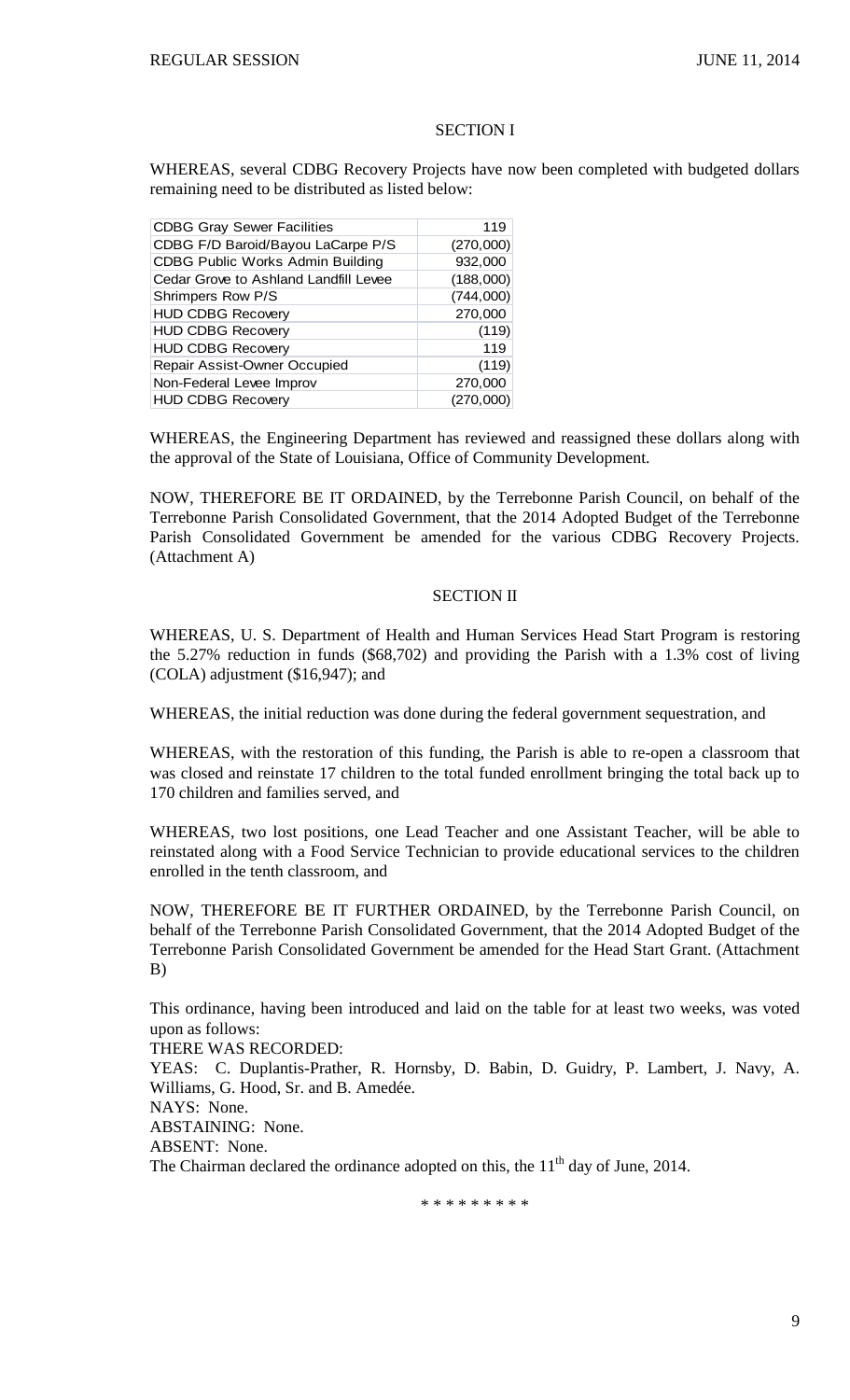| <b>ATTACHMENT A - Re-class Several CDBG Recovery Projects</b> |                |               |                |  |  |
|---------------------------------------------------------------|----------------|---------------|----------------|--|--|
|                                                               |                |               |                |  |  |
|                                                               |                | 2014          |                |  |  |
|                                                               | <b>Adopted</b> | <b>Change</b> | <b>Amended</b> |  |  |
|                                                               |                |               |                |  |  |
| <b>CDBG Gray Sewer Facilities</b>                             | 2,655,301      | 119           | 2,655,420      |  |  |
| CDBG F/D Baroid/Bayou LaCarpe P/S                             | 372,672        | (270,000)     | 102,672        |  |  |
| <b>CDBG Public Works Admin Building</b>                       | 4,530,344      | 932,000       | 5,462,344      |  |  |
| Cedar Grove to Ashland Landfill Levee                         | 5,902,965      | (188,000)     | 5,714,965      |  |  |
| Shrimpers Row P/S                                             | 4,435,330      | (744,000)     | 3,691,330      |  |  |
| <b>HUD CDBG Recovery</b>                                      |                | 270,000       | 270,000        |  |  |
| <b>HUD CDBG Recovery</b>                                      | (1, 139, 340)  | (119)         | (1, 139, 459)  |  |  |
|                                                               |                |               |                |  |  |
| <b>HUD CDBG Recovery</b>                                      |                | 119           | 119            |  |  |
| Repair Assist-Owner Occupied                                  | 173,363        | (119)         | 173,244        |  |  |
| Non-Federal Levee Improv                                      | 13,730,001     | 270,000       | 14,000,001     |  |  |
| <b>HUD CDBG Recovery</b>                                      |                | (270,000)     | (270,000)      |  |  |
|                                                               |                |               |                |  |  |
| <b>ATTACHMENT B - Head Start Program</b>                      |                |               |                |  |  |
|                                                               |                |               |                |  |  |
|                                                               |                | 2014          |                |  |  |
|                                                               | <b>Adopted</b> | <b>Change</b> | Amended        |  |  |
|                                                               |                |               |                |  |  |
| Salaries                                                      | 922,839        | 65,449        | 988,288        |  |  |
| <b>FICA</b>                                                   | 57,216         | 3,823         | 61,039         |  |  |
| Medicare                                                      | 13,381         | 6,055         | 19,436         |  |  |
| Pension                                                       | 81,854         | 894           | 82,748         |  |  |
| Unemployment Compensation                                     | 13,843         | 982           | 14,825         |  |  |
| Workmen's Compensation                                        | 7,870          | 265           | 8,135          |  |  |
| Group Insurance                                               | 253,700        | 8,182         | 261,882        |  |  |
| <b>HUD Head Start Revenue</b>                                 | (1, 254, 412)  | (85, 650)     | (1,340,062)    |  |  |

| <b>ATTACHMENT B - Head Start Program--continued</b> |         |        |         |       |        |        |        |
|-----------------------------------------------------|---------|--------|---------|-------|--------|--------|--------|
|                                                     | 2014    |        |         |       |        |        |        |
|                                                     | Adopted | Change | Amended | Level | MIN    | MID    | MAX    |
|                                                     |         |        |         |       |        |        |        |
| Teacher                                             | 9       |        | 10      | 108   | 31.489 | 40.149 | 49.059 |
| Assistant Teacher                                   | 9       |        | 10      | 103   | 19.733 | 25.160 | 30.744 |
| Food Service Tech, Part-time                        | 5       |        | 6       | N/A   | ****   | ****   | ****   |

\*\*\*\*\*\*\*\*\*\*

Ms. B. Amedée moved, seconded by Mr. D. Babin, "THAT, the Council continue with the regular order of business."

The Chairman called for a vote on the motion offered by Ms. B. Amedée. THERE WAS RECORDED: YEAS: C. Duplantis-Prather, R. Hornsby, D. Babin, D. Guidry, P. Lambert, J. Navy, A. Williams, G. Hood, Sr. and B. Amedée. NAYS: None. ABSENT: None. The Chairman declared the motion adopted.

The Chairman called for the report on the Budget and Finance Committee meeting held on 06/09/14, whereupon the Committee Chairman, noting that ratification of the minutes calls a public hearing on 06/25/14, rendered the following:

### **BUDGET & FINANCE COMMITTEE**

## **JUNE 9, 2014**

The Chairman, John Navy, called the Budget & Finance Committee meeting to order at 5:30 p.m. in the Terrebonne Parish Council Meeting Room with an Invocation offered by A. Williams, in memory of State Representative Melvin Irvin, and the Pledge of Allegiance led by D. Babin. Upon roll call, Committee Members recorded as present were: B. Amedẻe, C.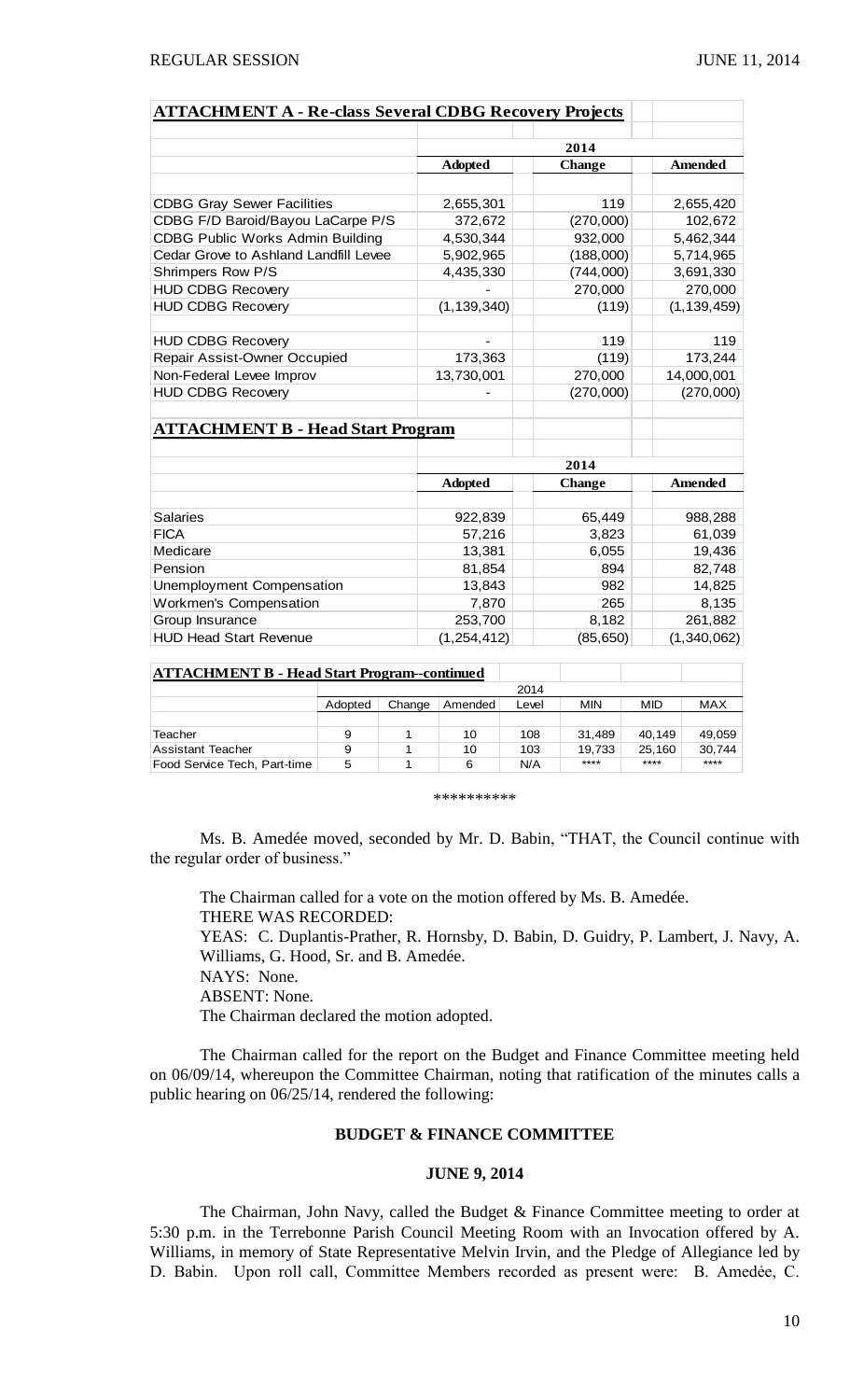Duplantis-Prather, D. Babin, D. Guidry, Capt. Greg Hood, Sr., R. Hornsby, P. Lambert, J. Navy, and A. Williams. A quorum was declared present.

OFFERED BY: Ms. A. Williams. SECONDED BY: Mr. D. Guidry.

RESOLUTION NO. 14-274

WHEREAS, on May 9, 2014 bids were received by the Terrebonne Parish Consolidated Government for bid 13-DRA-56 (Re-Bid) Purchase of Eight (8) or More New/Unused Diesel Engines for the Drainage Division of the Public Works Department, and

WHEREAS, after careful review by the Purchasing Division, Carl Ledet, Forced Drainage Superintendent; Perry Blanchard, Operations Manager and Gregory Bush, Public Works Director it has been determined that M  $&$  L Engine LLC provided the lowest qualified bid in the amount of Fifty-Three Thousand, Nine Hundred Sixty Dollars (\$53,960.00) per unit and reject the bid of Doggett Machinery Services for non-compliance with the "Requirements and Instructions for Bidders", and

WHEREAS, the Drainage Division of the Public Works Department reserves the right to increase or decrease quantities at its sole discretion within a six (6) month period, and

WHEREAS, the Parish Administration has concurred with the recommendation that the bid of M & L Engine, LLC be accepted for bid 13-DRA-56 (Re-Bid) Purchase of Eight (8) or More New/Unused Diesel Engines and the bid of Doggett Machinery Services be rejected as per bid documents.

NOW, THEREFORE BE IT RESOLVED by Terrebonne Parish Council (Budget and Finance Committee), on behalf of the Terrebonne Parish Consolidated Government, that the recommendation of the Parish Administration be accepted for the aforementioned engine purchase as per bid documents.

THERE WAS RECORDED:

YEAS: J. Navy, A. Williams, G. Hood, Sr., B. Amedée, C. Duplantis-Prather, R. Hornsby, D. Babin, D. Guidry and P. Lambert. NAYS: None. ABSTAINING: None. ABSENT: None. The Chairman declared the resolution adopted on this, the  $9<sup>th</sup>$  day of June, 2014.

\* \* \* \* \* \* \* \* \*

OFFERED BY: Mr. D. Babin. SECONDED BY: Mr. G. Hood, Sr.

RESOLUTION NO. 14-275

A resolution authorizing the purchase of a Video Surveillance System, Access Control System and labor to install cabling and cable terminators in the Courthouse Annex.

WHEREAS, prices were obtained from the Louisiana State Commodity Catalog by the Terrebonne Parish Consolidated Government for the purpose of purchasing a Video Surveillance System and the installation of camera system components and cabling under State Contract #409133, and

WHEREAS, prices were obtained by the Terrebonne Parish Consolidated Government for the sole source / proprietary purchase of an Access Control System, and

WHEREAS, the aforementioned purchases from Latech, LLC total \$49,980.00 for the purchase of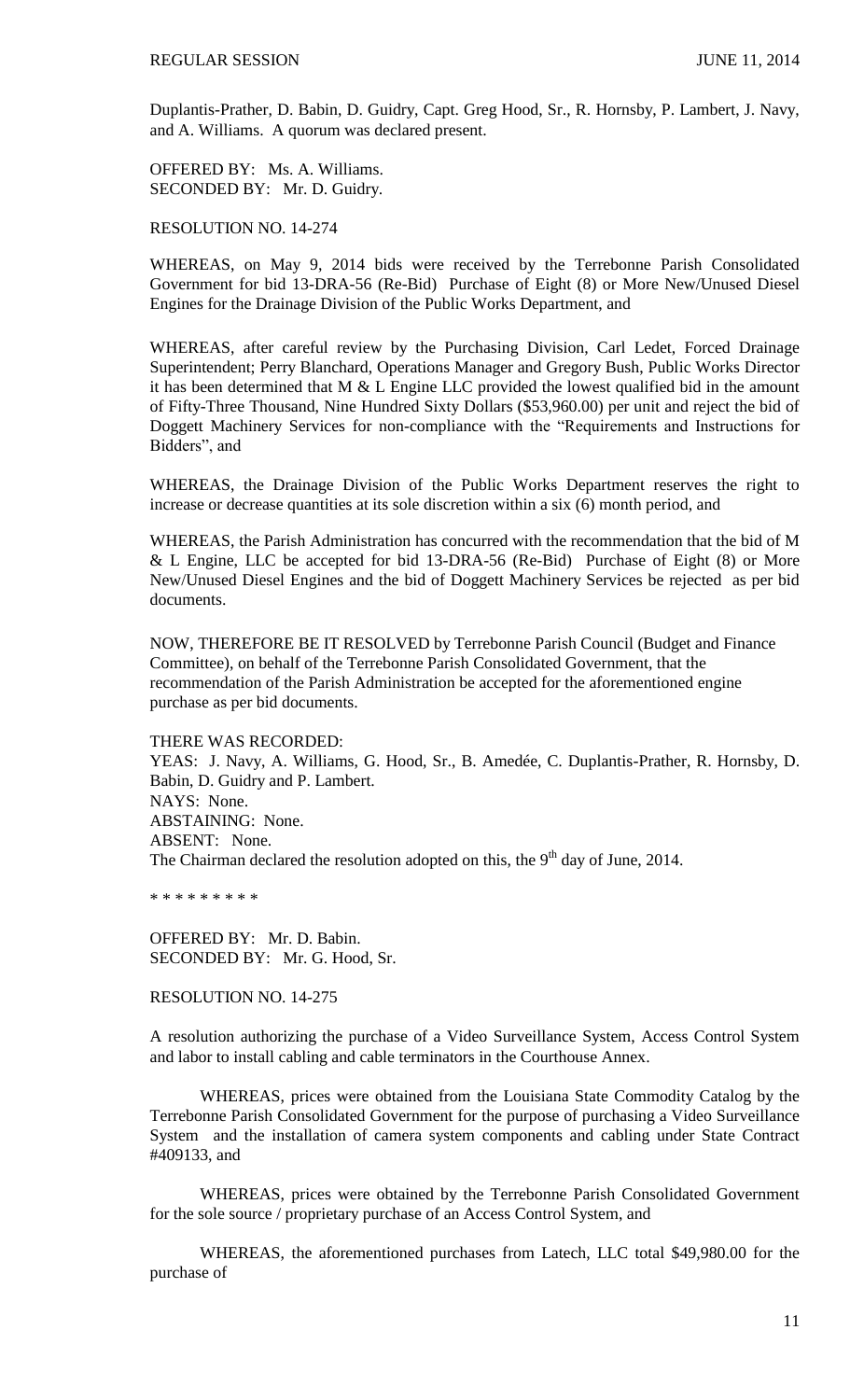CCTV System (two (2) cameras, one (1) workstation, cable, connectors  $\bullet$ software and accessories) utilizing State Contract Number 409133 for the amount of \$18,240, and

Installation of Camera System Components and Cabling utilizing State Contract Number 409133 for the amount of \$2415.00, and

Card Access Control System (card readers, cards, software, security wire, connectors, interface module, Fire Marshal submittal, outdoor sealant, loop detector, strike, card printer, onsite installation and accessories) under the proprietary provisions set forth under LA R.S. 39:1655 for the amount of \$29,325.00, and

WHEREAS, after careful review by David Drury, Facilities Manager and Gregory Bush, Public Works Director, it has been determined that the total price of Forty-nine Thousand, Nine Hundred Eighty Dollars from Latech, LLC for the above referenced CCTV System, Card Access Control System and Installation of Camera System Components and Cabling should be accepted as the State Contract Catalog and under the provisions set forth under LA R.S. 39:1655, and

WHEREAS, the Parish Administration has recommended the acceptance of the price for the aforementioned CCTV System, Card Access Control System and Installation of Camera System Components and Cabling at a total cost of Forty-nine Thousand, Nine Hundred Eighty Dollars as per the aforementioned.

NOW, THEREFORE BE IT RESOLVED by the Terrebonne Parish Council (Budget and Finance Committee), on behalf of the Terrebonne Parish Consolidated Government, that the recommendation of the Parish Administration be approved and that the purchase of the CCTV System, Card Access Control System and Installation of Camera System Components and Cabling be accepted as per the aforementioned.

THERE WAS RECORDED: YEAS: J. Navy, A. Williams, G. Hood, Sr., B. Amedée, C. Duplantis-Prather, R. Hornsby, D. Babin, D. Guidry and P. Lambert. NAYS: None. ABSTAINING: None. ABSENT: None. The Chairman declared the resolution adopted on this, the  $9<sup>th</sup>$  day of June, 2014.

\* \* \* \* \* \* \* \* \*

OFFERED BY: Ms. A. Williams. SECONDED BY: Mr. G. Hood, Sr.

RESOLUTION NO. 14-276

A RESOLUTION AUTHORIZING THE PARISH PRESIDENT TO EXECUTE A MULTI-PARISH EMERGENCY MUTUAL AID AND ASSISTANCE AGREEMENT BETWEEN THE PARISHES OF JEFFERSON, ORLEANS (CITY OF NEW ORLEANS), PLAQUEMINES, ST. BERNARD, ST. CHARLES, ST. JOHN THE BAPTIST, ST. TAMMANY, CALCASIEU, CAMERON, VERMILLION, ST. MARTIN, IBERIA, ST. MARY, ASCENSION, ST. JAMES, LAFOURCHE, TERREBONNE, ASSUMPTION, LIVINGSTON, AND TANGIPAHOA

WHEREAS, pursuant to Title 29 of the Louisiana Revised Statutes, Chapter 6, the Louisiana Homeland Security and Emergency Assistance and Disaster Act, Section 722A, which provides, in pertinent part that, because of the existing possibility of the occurrence of emergencies and disasters of unprecedented size and destructiveness resulting from terrorist events, enemy attack, sabotage, or other hostile action, or from fire, flood, earthquake, or other natural or man-made causes, and in order to ensure that preparations of the state of Louisiana will be adequate to deal with such emergencies or disasters, and in order to detect, prevent, prepare for, investigate, respond to, or recover from these events, and generally to preserve the lives and property of the people of the state of Louisiana, it is found and declared to be necessary: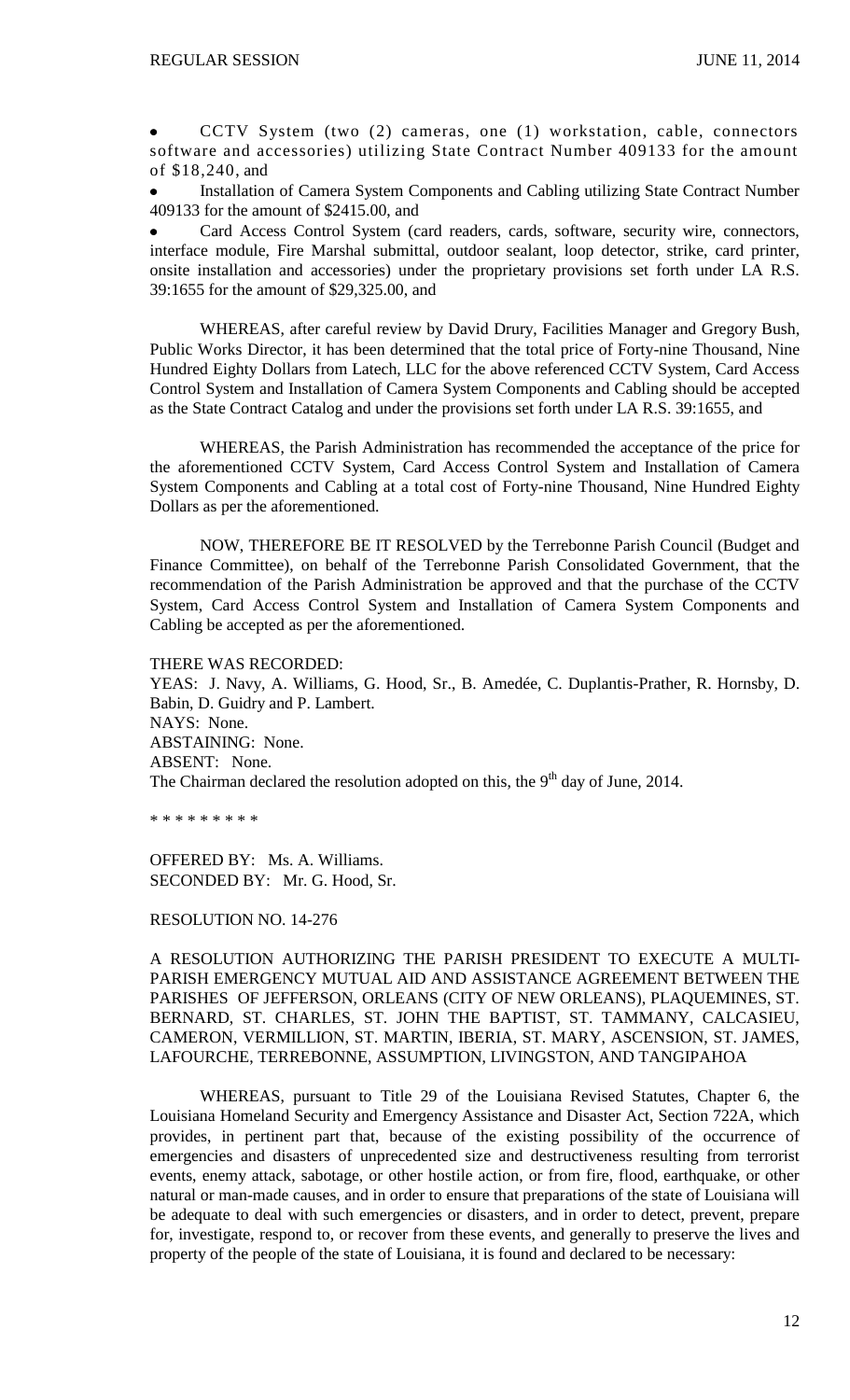- 1) To create and provide for designation of the Governor's Office of Homeland Security and Emergency Preparedness as the state homeland security and emergency preparedness agency and to authorize the creation of local organizations for emergency preparedness in the political subdivisions of the state.
- 2) To confer upon the governor and upon the parish presidents the emergency powers provided within Chapter 6 of Title 29 of the Louisiana Revised Statutes.
- 3) To reduce vulnerability of people and communities of the state of Louisiana to damage, injury, and loss of life and property resulting from natural or man-made catastrophes, riots, acts of terrorism, or hostile military or paramilitary action.
- 4) To prepare for prompt and efficient evacuation, rescue, care, and treatment of persons victimized or threatened by disasters or emergency.
- 5) To provide a setting conducive to the rapid and orderly start of restoration and rehabilitation of persons and property affected by emergencies or disasters.
- 6) To authorize and provide for cooperation in emergency or disaster prevention, mitigation, preparedness, response, and recovery; and

WHEREAS, pursuant to the provisions of Section 730A of Title 29 of the Louisiana Revised Statutes, the governing authorities of any two or more parishes may enter into agreements, under which they shall be authorized to establish regional organizations for homeland security and emergency preparedness; and

WHEREAS, pursuant to the provisions of Section 730.1A of Title 29 of the Louisiana Revised Statutes, in the event of an emergency or a disaster and upon the request of a parish president, a parish governing authority, or a parish homeland security and emergency preparedness agency, a parish president, a parish governing authority, or a parish homeland security and emergency preparedness agency may enter the jurisdiction of the requesting parish in order to furnish manpower, materials, equipment, or services, and

WHEREAS, pursuant to the Louisiana Homeland Security and Emergency Assistance and Disaster Act of 1993, Chapter 6 Section 727, Paragraph C, "Each parish president shall maintain a homeland security and emergency preparedness agency which, except as otherwise provided under this Chapter, has jurisdiction over and serves the entire parish;" and

WHEREAS; the Parishes of Jefferson, Orleans (City of New Orleans), Plaquemines, St. Bernard, St. Charles, St. John the Baptist, St. Tammany, Calcasieu, Cameron, Vermillion, St. Martin, Iberia, St. Mary, Ascension, St. James, Lafourche, Terrebonne, Assumption, Livingston, and Tangipahoa have chosen to become signatories to this agreement and mutually agree to provide aid and assistance amongst one another to effectively respond to and recover from manmade and natural disasters.

NOW THEREFORE BE IT RESOLVED that the Terrebonne Parish Council (Budget and Finance Committee), on behalf of the Terrebonne Parish Consolidated Government, hereby authorizes the Terrebonne Parish President to execute a Mutual Aid Agreement containing substantially the same terms as those contained within the attached agreement.

THERE WAS RECORDED:

YEAS: J. Navy, A. Williams, G. Hood, Sr., B. Amedée, C. Duplantis-Prather, R. Hornsby, D. Babin, D. Guidry and P. Lambert. NAYS: None. ABSTAINING: None. ABSENT: None. The Chairman declared the resolution adopted on this, the  $9<sup>th</sup>$  day of June, 2014.

\* \* \* \* \* \* \* \* \*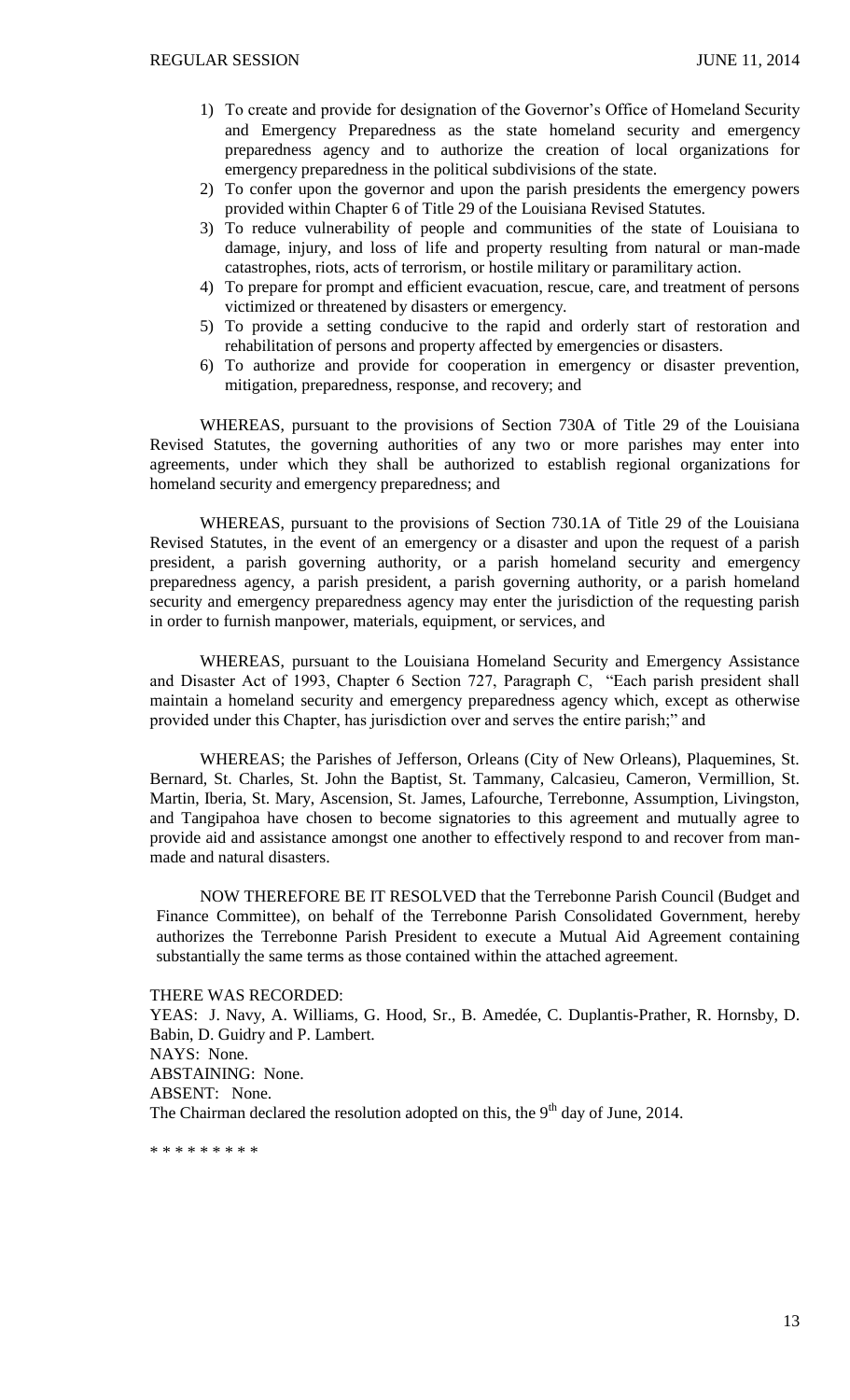OFFERED BY: Ms. A. Williams. SECONDED BY: Mr. G. Hood, Sr. & Ms. C. Duplantis-Prather.

## RESOLUTION NO. 14-277

A RESOLUTION AUTHORIZING THE PARISH PRESIDENT TO EXECUTE THE EMERGENCY MANAGEMENT PERFORMANCE GRANT - FY 2014 NO. EMW-2014-EP-00035-S01 FROM THE GOVERNOR'S OFFICE OF HOMELAND SECURITY AND EMERGENCY PREPAREDNESS (GOHSEP) FOR OPERATIONAL EXPENSES OF THE TERREBONNE PARISH OFFICE OF HOMELAND SECURITY AND EMERGENCY PREPAREDNESS.

WHEREAS, the Parish has received a grant from the Governor's Office of Homeland Security and Emergency Preparedness in the amount of \$40,836.00, which the period of this grant expires May 31, 2015, and

WHEREAS, the Parish agrees to apply said funds towards salaries or expenses related directly to the operations of the Parish's Office of Emergency Preparedness Department including the attendance of the Director of the Office of Emergency Preparedness at the annual Parish Director's Conference, which these expenditures were implemented in the original 2009 Adopted Budget.

NOW THEREFORE, BE IT RESOLVED, by the Terrebonne Parish Council (Budget and Finance Committee), on behalf of the Terrebonne Parish Consolidated Government, does authorize Parish President Michel H. Claudet to execute any and all documents relative to this grant.

#### THERE WAS RECORDED:

YEAS: J. Navy, A. Williams, G. Hood, Sr., B. Amedée, C. Duplantis-Prather, R. Hornsby, D. Babin, D. Guidry and P. Lambert. NAYS: None. ABSTAINING: None. ABSENT: None. The Chairman declared the resolution adopted on this, the  $9<sup>th</sup>$  day of June, 2014.

\* \* \* \* \* \* \* \* \*

OFFERED BY: Mr. D. Babin. SECONDED BY: Mr. D. Guidry.

RESOLUTION NO. 14-278

A RESOLUTION AUTHORIZING THE PARISH PRESIDENT TO EXECUTE DNR COOPERATIVE AGREEMENT NO. 2516-15-10 WITH THE LOUISIANA DEPARTMENT OF NATURAL RESOURCES WITH RESPECT TO THE "TERREBONNE PARISH LOCAL COASTAL PROGRAM IMPLEMENTATION."

WHEREAS, the Parish Administration has recommended the approval of the continued agreement with the Louisiana Department of Natural Resources for the "Terrebonne Parish Local Coastal Program Implementation".

NOW THEREFORE BE IT RESOLVED that the Terrebonne Parish Council (Budget and Finance Committee), on behalf of the Terrebonne Parish Consolidated Government, that the Parish President, Michel Claudet, is hereby authorized and directed to execute DNR Cooperative Endeavor Agreement, No. 2516-15-10, between the Terrebonne Parish Consolidated Government and the Louisiana Department of Natural Resources for the "Terrebonne Parish Local Coastal Program Implementation."

THERE WAS RECORDED: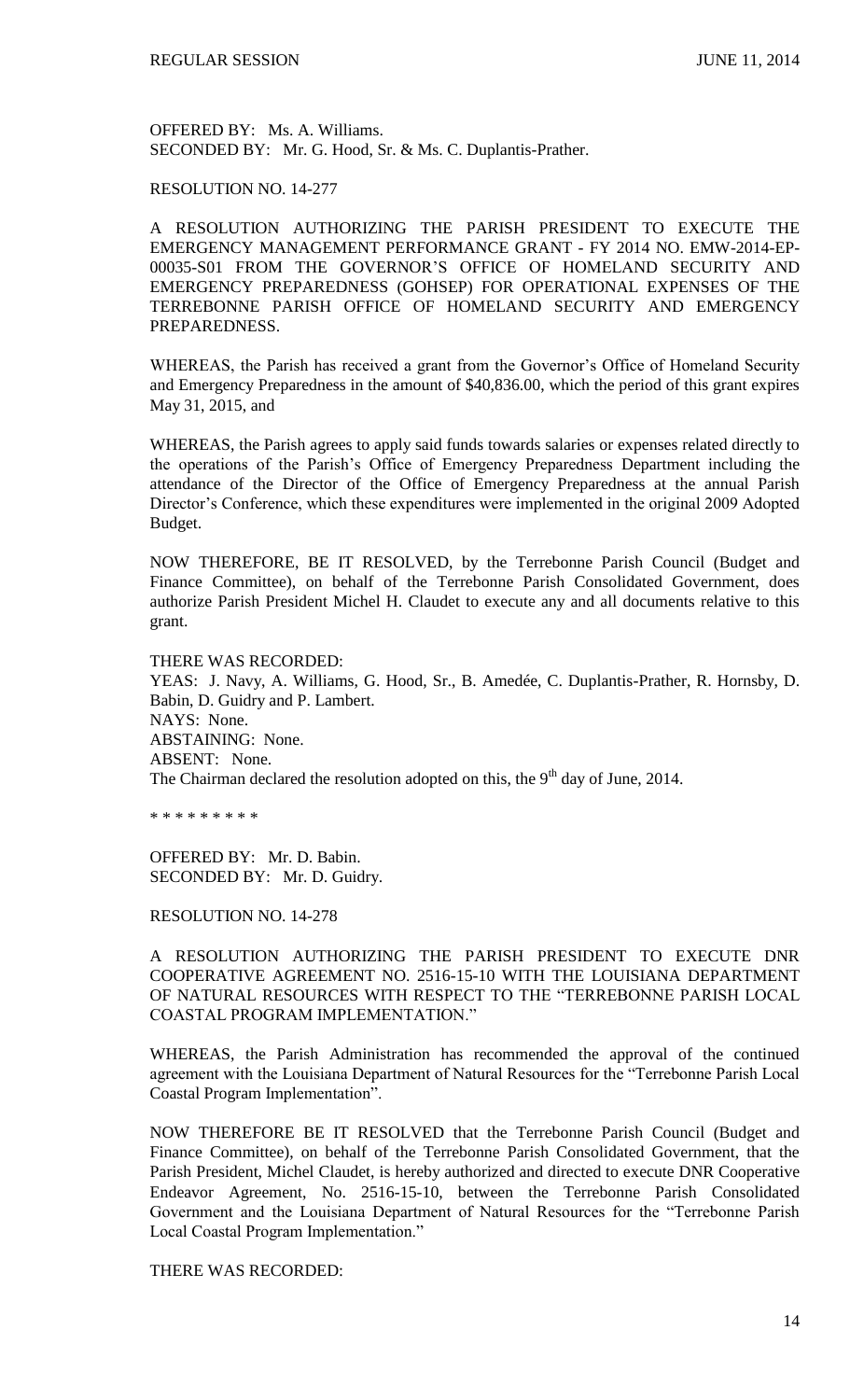YEAS: J. Navy, A. Williams, G. Hood, Sr., B. Amedée, C. Duplantis-Prather, R. Hornsby, D. Babin, D. Guidry and P. Lambert. NAYS: None. ABSTAINING: None. ABSENT: None. The Chairman declared the resolution adopted on this, the  $9<sup>th</sup>$  day of June, 2014. \* \* \* \* \* \* \* \* \*

OFFERED BY: Ms. C. Duplantis-Prather. SECONDED BY: Mr. D. Guidry.

### RESOLUTION NO. 14-279

WHEREAS, Recreation District No. 11 will be hosting summer camps at the East Houma Gym and Mechanicville Gym and is requesting up to a \$30,000 supplement from the Parish wide Summer Camp Allocation, and

WHEREAS, the initial \$30,000 has been determined based on estimated children attending and may be adjusted when the final numbers of registered campers are known.

NOW, THEREFORE BE IT RESOLVED that the Terrebonne Parish Council (Budget and Finance Committee), on behalf of the Terrebonne Parish Consolidated Government, hereby authorizes Michel H. Claudet, Parish President to execute the contracts with Terrebonne Parish Recreation District #11 relative to their 2014 Summer Camps.

THERE WAS RECORDED:

YEAS: J. Navy, A. Williams, G. Hood, Sr., B. Amedée, C. Duplantis-Prather, R. Hornsby, D. Babin, D. Guidry and P. Lambert. NAYS: None. ABSTAINING: None. ABSENT: None. The Chairman declared the resolution adopted on this, the  $9<sup>th</sup>$  day of June, 2014. \* \* \* \* \* \* \* \* \*

Ms. A. Williams moved, seconded by Ms. B. Amedẻe, "THAT, the Budget & Finance Committee introduce an ordinance to establish the effective boundaries of Recreation District No. 1, to establish an effective date and other relative matters, and call a public hearing for said matter on Wednesday, June 25, 2014 at 6:30 p.m."

The Chairman called for the vote on the motion offered by Ms. A. Williams. THERE WAS RECORDED: YEAS: B. Amedẻe, C. Duplantis-Prather, D. Babin, D. Guidry, G. Hood, Sr., R. Hornsby, P. Lambert, J. Navy, and A. Williams. NAYS: None. ABSENT: None. The Chairman declared the motion adopted.

Mr. G. Hood, Sr. moved, seconded by Mr. D. Babin, "THAT, there being no further business to come before the Budget & Finance Committee, the meeting be adjourned."

The Chairman called for the vote on the motion offered by Mr. G. Hood, Sr. THERE WAS RECORDED: YEAS: B. Amedẻe, C. Duplantis-Prather, D. Babin, D. Guidry, G. Hood, Sr., R. Hornsby, P. Lambert, J. Navy, and A. Williams. NAYS: None. ABSENT: None. The Chairman declared the motion adopted and the meeting was adjourned at 5:37 p.m.

John Navy, Chairman

Suzette Thomas, Minute Clerk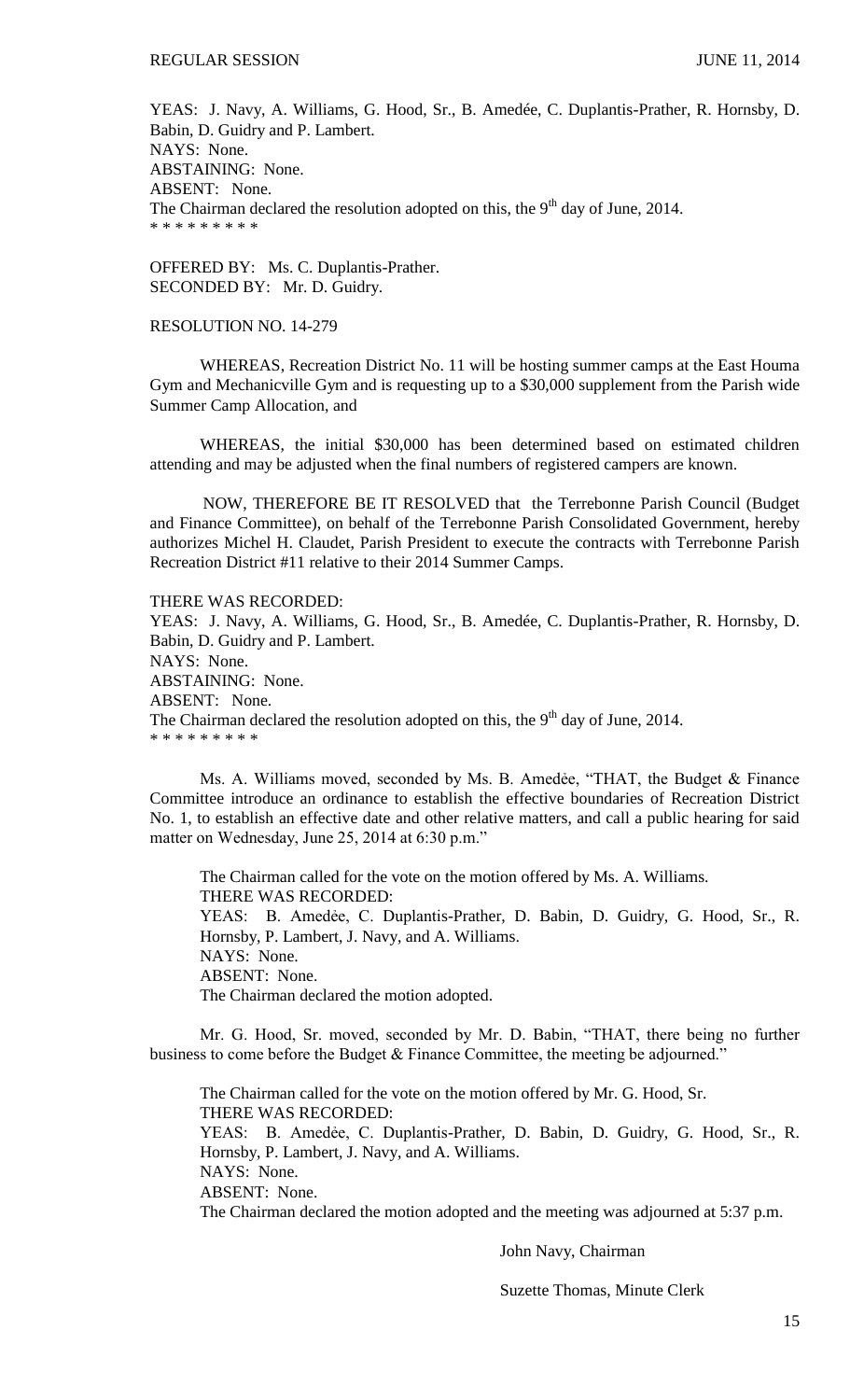Mr. J. Navy moved, seconded by Ms. B. Amedée, "THAT, the Council accept and ratify the minutes of the Budget and Finance Committee meeting held on 06/09/14."

The Chairman called for a vote on the motion offered by Mr. J. Navy. THERE WAS RECORDED: YEAS: C. Duplantis-Prather, R. Hornsby, D. Babin, D. Guidry, P. Lambert, J. Navy, A. Williams, G. Hood, Sr. and B. Amedée. NAYS: None. ABSENT: None. The Chairman declared the motion adopted.

The Chairman called for a report on the Policy, Procedure and Legal Committee meeting held on 06/09/14, whereupon the Committee Chairwoman rendered the following:

# **POLICY, PROCEDURE, & LEGAL COMMITTEE**

### **JUNE 9, 2014**

The Chairwoman, Arlanda J. Williams, called the Policy, Procedure, & Legal Committee meeting to order at 5:40 p.m. in the Terrebonne Parish Council Meeting Room with an Invocation offered by J. Navy and the Pledge of Allegiance led by D. Babin. Upon roll call, Committee Members recorded as present were: B. Amedẻe, D. Babin, C. Duplantis-Prather, D. Guidry, Capt. Greg Hood, Sr., HPD Ret., R. Hornsby, P. Lambert, J. Navy, and A. Williams. A quorum was declared present.

Mr. J. Navy moved, seconded by Ms. B. Amedée and Ms. C. Duplantis-Prather, "THAT, the Policy, Procedure, & Legal Committee authorize the TPCG to co-sponsor the Terrebonne Parish College and Career Fair, which will be held on Wednesday, October 8, 2014 from 5 p.m. to 7 p.m. at the Houma-Terrebonne Civic Center."

The Chairwoman called for the vote on the motion offered by Mr. J. Navy. THERE WAS RECORDED: YEAS: B. Amedẻe, D. Babin, C. Duplantis-Prather, D. Guidry, G. Hood, Sr., R. Hornsby, P. Lambert, J. Navy, and A. Williams. NAYS: None. ABSENT: None. The Chairwoman declared the motion adopted.

Ms. C. Duplantis-Prather moved, seconded by Mr. G. Hood, Sr., "THAT, the Policy, Procedure, & Legal name the *The Courier* as the Official Journal of the Terrebonne Parish Consolidated Government for the upcoming year, as per the rates quoted, and that in accordance with R.S. 43:141, the *Tri Parish Times* be named the Auxiliary Official Journal, at the same rate as last year, for the same period."

The Chairwoman called for the vote on the motion offered by Ms. C. Duplantis-Prather. THERE WAS RECORDED: YEAS: B. Amedẻe, D. Babin, C. Duplantis-Prather, D. Guidry, G. Hood, Sr., R. Hornsby, P. Lambert, J. Navy, and A. Williams. NAYS: None. ABSENT: None. The Chairwoman declared the motion adopted.

Mr. G. Hood, Sr. moved, seconded by Mr. D. Babin, "THAT, there being no further business to come before the Policy, Procedure, & Legal Committee, the meeting be adjourned."

The Chairwoman called for the vote on the motion offered by Mr. G. Hood, Sr. THERE WAS RECORDED:

YEAS: B. Amedẻe, D. Babin, C. Duplantis-Prather, D. Guidry, G. Hood, Sr., R. Hornsby, P. Lambert, J. Navy, and A. Williams. NAYS: None.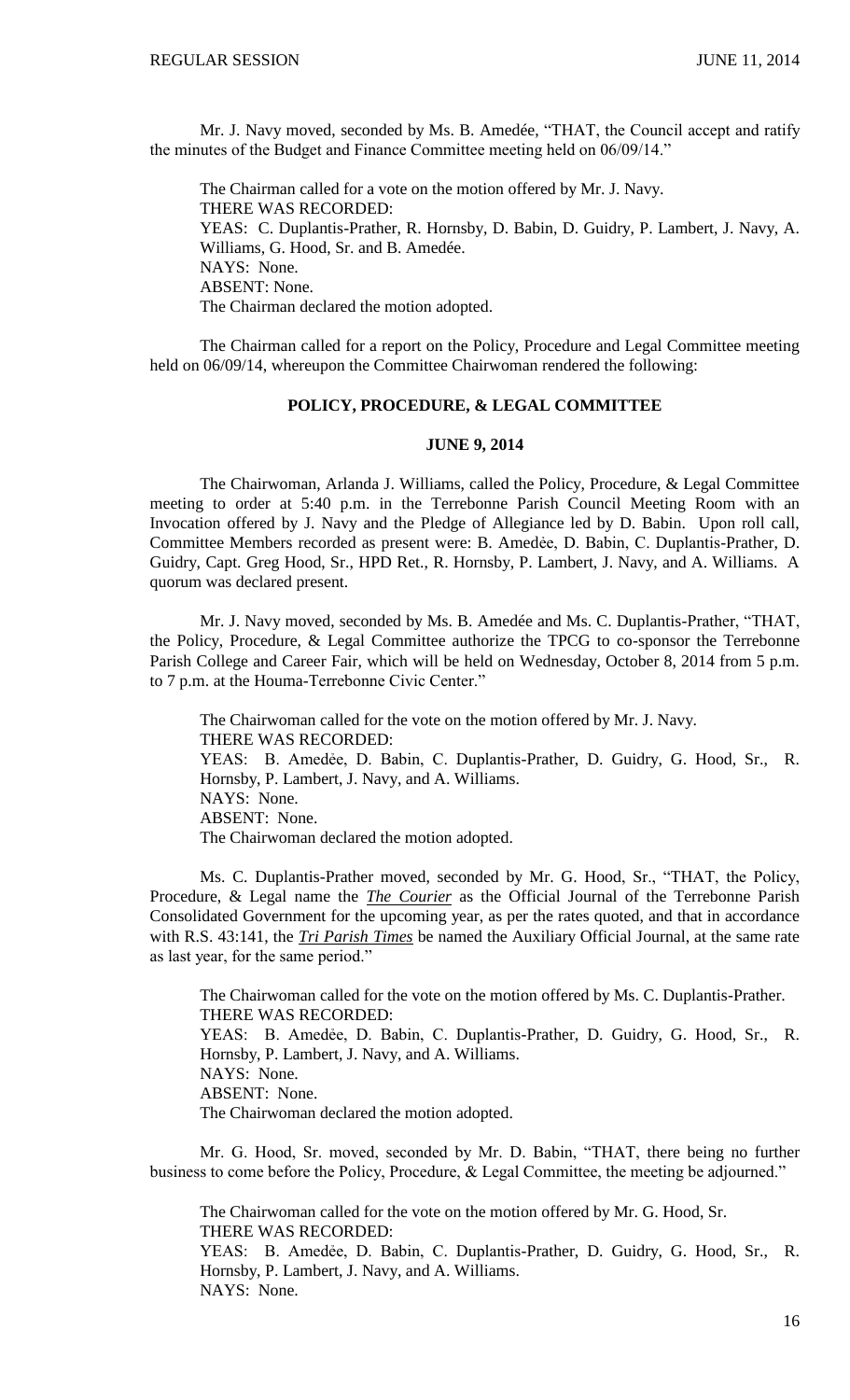ABSENT: None.

The Chairwoman declared the motion adopted and the meeting was adjourned at 5:41 p.m.

Arlanda J. Williams, Chairwoman

Suzette Thomas, Minute Clerk

Ms. A. Williams moved, seconded by Ms. C. Duplantis-Prather, "THAT, the Council accept and ratify the minutes of the Policy, Procedure and Legal Committee meeting held on 06/09/14."

The Chairman called for a vote on the motion offered by Ms. A. Williams. THERE WAS RECORDED: YEAS: C. Duplantis-Prather, R. Hornsby, D. Babin, D. Guidry, P. Lambert, J. Navy, A. Williams, G. Hood, Sr. and B. Amedée. NAYS: None. ABSENT: None. The Chairman declared the motion adopted.

Councilwoman A. Williams was recorded as exiting the proceedings at 7:24 p.m.

The Chairman called for a report on the Public Services Committee meeting held on 06/09/14, whereupon the Committee Chairman rendered the following:

### **PUBLIC SERVICES COMMITTEE**

## **JUNE 9, 2014**

The Chairman, Daniel Babin, called the Public Services Committee meeting to order at 5:49 p.m. in the Terrebonne Parish Council Meeting Room with an Invocation offered by Council Clerk C. Poché and the Pledge of Allegiance led by J. Navy. Upon roll call, Committee Members recorded as present were: B. Amedẻe, D. Babin, C. Duplantis-Prather, D. Guidry, Capt. Greg Hood, Sr., HPD Ret., R. Hornsby, P. Lambert, J. Navy, and A. Williams. A quorum was declared present.

OFFERED BY: Mr. D. Guidry. SECONDED BY: Mr. R. Hornsby & Mr. P. Lambert.

RESOLUTION NO. 14-280

A resolution authorizing a cooperative endeavor agreement with PHI, Inc. and the Houma-Terrebonne Airport Commission to convert a segment of electric distribution facilities from overhead to underground.

WHEREAS, Article VII, Section 14 of the Louisiana Constitution provides that "For a public purpose, the state and its political subdivisions or political corporations may engage in cooperative endeavors with each other, with the United States or its agencies, or with any public or private association, corporation or individual"; and,

WHEREAS, Terrebonne Parish Consolidated Government ("TPCG"), through its Department of Utilities ("the Department"), provides electric utility service to certain areas of Terrebonne Parish, Louisiana; and

WHEREAS, the Houma-Terrebonne Airport Commission ("H-TAC"), is charged with responsibility for construction, maintenance, and management of the Houma-Terrebonne Airport and Industrial Park; and

WHEREAS, PHI, Inc. ("PHI") is engaged in the business of providing charter air transportations services conducts flight operations at multiple locations, including the Houma-Terrebonne Airport; and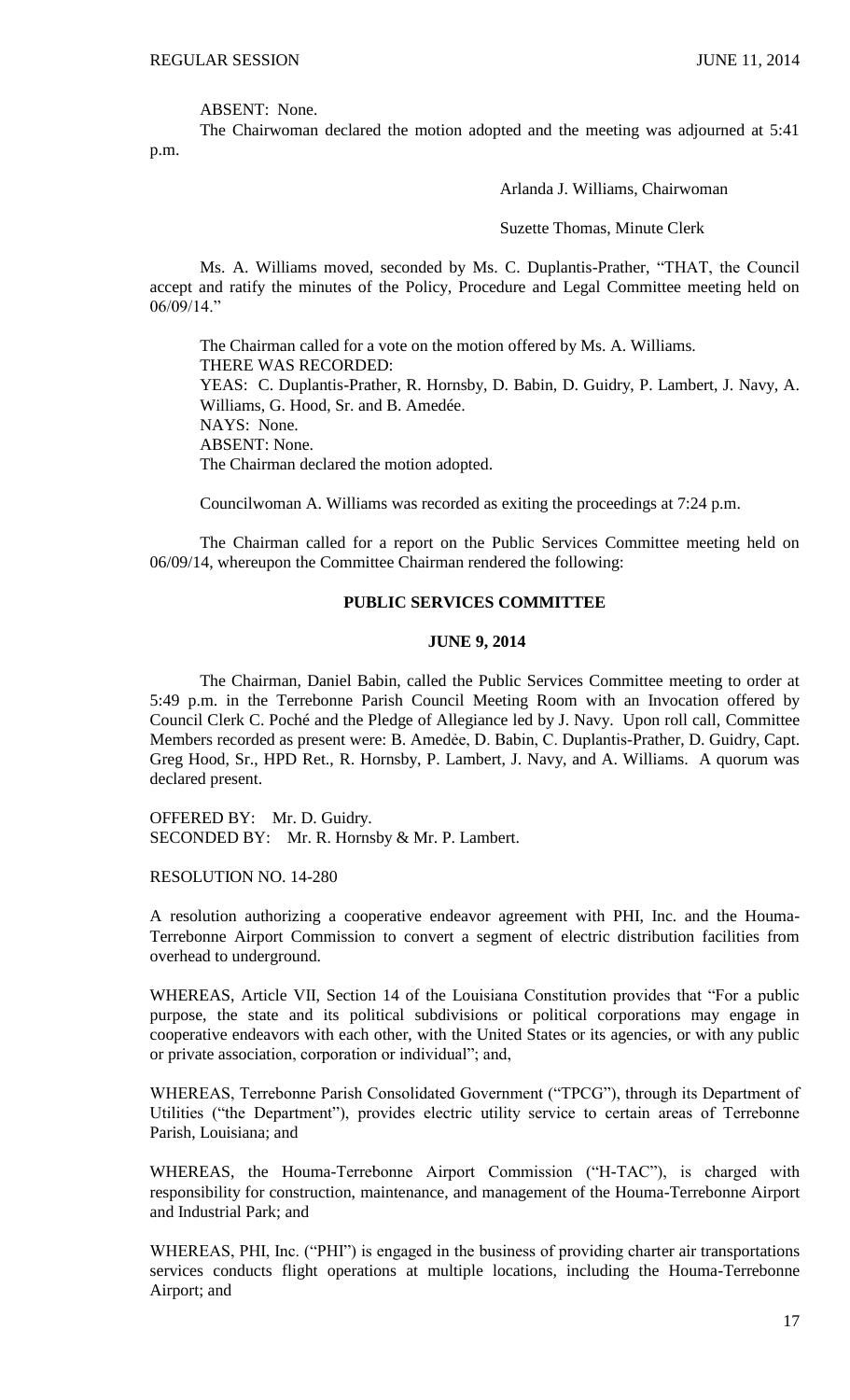WHEREAS, PHI is desirous of having TPCG convert a portion of its electric distribution system located within the jurisdiction of H-TAC and in the vicinity of its base at the Houma-Terrebonne Airport from overhead to underground to facilitate PHI's flight operations; and

WHEREAS, in consideration of TPCG's commitment of a not-to-exceed planned cost of \$92,202.11, PHI has agreed to bear the actual cost of converting the subject electric facilities from overhead to underground; and

WHEREAS, in consideration PHI's payment of the cost of the conversion, not to exceed \$92,202.11, and the betterment of infrastructure resulting from the conversion, TPCG is willing to provide all materials and services to convert the electric utility infrastructure reference herein from overhead to underground, upon the terms and conditions to be incorporated into a cooperative endeavor agreement; and

WHEREAS, TPCG finds that this undertaking will be beneficial to the Parish in that the enhancement of PHI's flight operations at the Houma-Terrebonne Airport will further the economic development interests and objectives of TPCG;

WHEREAS, TPCG finds that any expenditure or transfer of public funds according to the terms of this cooperative endeavor, taken as a whole, is not gratuitous, and that it has a demonstrable, objective, and reasonable expectation of receiving at least equivalent value, in exchange for the expenditure or transfer of its own public funds; and

NOW, THEREFORE BE IT RESOLVED, by the Terrebonne Parish Council (Public Services Committee), on behalf of the Terrebonne Parish Consolidated Government that a cooperative endeavor agreement with PHI, Inc. and the Houma-Terrebonne Airport Commission providing for conversion of a segment of electric distribution facilities from overhead to underground, substantially in the form attached hereto, be, and is hereby, authorized.

BE IT FURTHER RESOLVED, that the Parish President and all other appropriate parties be, and they are hereby authorized to execute any and all contract documents associated therewith.

THERE WAS RECORDED:

YEAS: J. Navy, A. Williams, G. Hood, Sr., B. Amedée, C. Duplantis-Prather, R. Hornsby, D. Babin, D. Guidry and P. Lambert. NAYS: None. ABSTAINING: None. ABSENT: None. The Chairman declared the resolution adopted on this, the  $9<sup>th</sup>$  day of June, 2014.

\* \* \* \* \* \* \* \* \*

OFFERED BY: Ms. A. Williams. SECONDED BY: Mr. G. Hood, Sr.

RESOLUTION NO. 14-281

A resolution awarding and authorizing the signing of the construction Contract for Parish Project No. 12-JUVCDBG-38, Juvenile Justice Complex, Terrebonne Parish Consolidated Government, Terrebonne Parish, Louisiana, and authorizing the issuance of the Notice to Proceed.

WHEREAS, the Terrebonne Parish Consolidated Government did receive construction bids on Parish Project No. 12-JUVCDBG-38, Juvenile Justice Complex Project, Terrebonne Parish, Louisiana, and,

WHEREAS, the lowest bid was that submitted by Thompson Construction, Co. in the amount of \$9,599,000.00 Base Bid, \$30,000.00 Alternate No. 1, \$9,000.00 Alternate No. 2, and \$32,000.00 Alternate No. 3, for a total cost of \$9,670,000.00, and

WHEREAS, the Parish is desirous of moving forward with the construction of the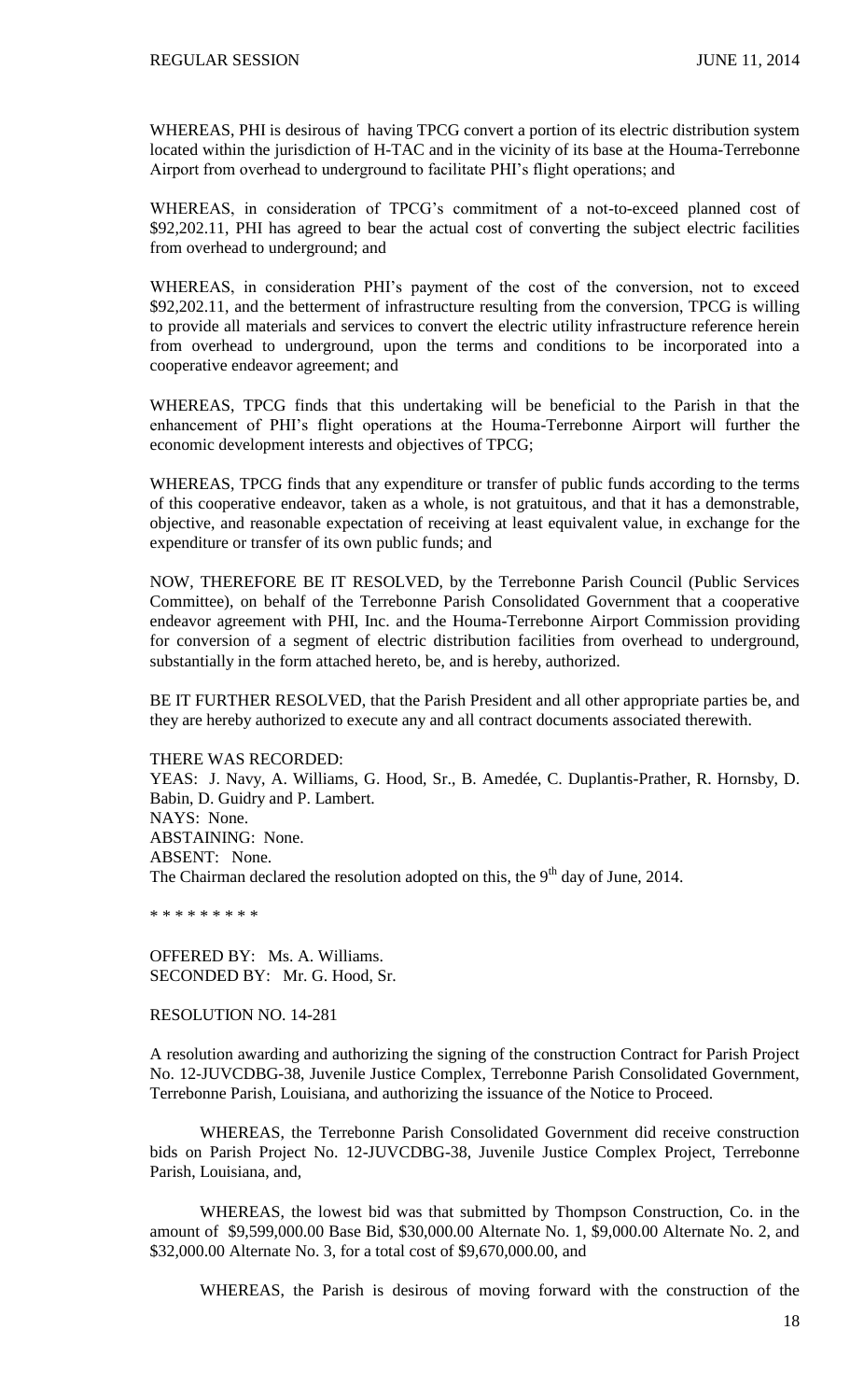Juvenile Justice Complex project, and

WHEREAS, the construction award is contingent upon a budget amendment, and

NOW, THEREFORE, BE IT RESOLVED that the Terrebonne Parish Council (Public Services Committee), on behalf of the Terrebonne Parish Consolidated Government awards the construction contract to Thompson Construction Co., in the overall amount of \$9,670,000.00, and

BE IT FURTHER RESOLVED, that the President of Terrebonne Parish Consolidated Government, be and he is hereby authorized and empowered to sign a construction contract for and on behalf of the Terrebonne Parish Consolidated Government with Thompson Construction Co., upon receipt of the performance bond in the amount of the contract price and contingent upon a budget amendment, and

BE IT FURTHER RESOLVED, that upon receipt of required certificates of insurance evidencing coverage as provided in the project specifications and upon execution and recordation of all contract documents, that the Engineer is hereby authorized to issue the Notice to Proceed to the Contractor to commence construction of the project, and

THERE WAS RECORDED:

YEAS: J. Navy, A. Williams, G. Hood, Sr., B. Amedée, C. Duplantis-Prather, R. Hornsby, D. Babin, D. Guidry and P. Lambert. NAYS: None. ABSTAINING: None. ABSENT: None. The Chairman declared the resolution adopted on this, the  $9<sup>th</sup>$  day of June, 2014.

\* \* \* \* \* \* \* \* \*

OFFERED BY: Mr. R. Hornsby. SECONDED BY: Mr. P. Lambert & Mr. D. Guidry.

RESOLUTION NO. 14-282

A Resolution awarding and authorizing the signing of a Construction Contract to the firm of Larry Doiron, Inc., for Parish Project No.12-PARK-44, Fireman's Skate Park Project, Terrebonne Parish, Louisiana and authorizing the issuance of the Notice to Proceed to commence construction of said Project.

WHEREAS, the Terrebonne Parish Consolidated Government did receive bids for Parish Project No. 12-PARK-44, Fireman's Skate Park Project, Terrebonne Parish, Louisiana, and

WHEREAS, the lowest, responsive and responsible bid for the construction of the project was that submitted by the firm of Larry Doiron, Inc., with a base bid in the amount of \$860,000, Alt. No. 1 for \$91,000, Alt. No. 2 for \$108,000 and Alt. No. 3 for \$69,000, for a total amount of \$1,128,000.00, and

WHEREAS, the Engineer for this project, Duplantis Design Group, PC has recommended that the award of the contract be made to Larry Doiron, Inc., and

NOW, THEREFORE BE IT RESOLVED that the Terrebonne Parish Council (Public Services Committee), on behalf of the Terrebonne Parish Consolidated Government, does hereby accept the lowest, responsive and responsible base bid submitted by the firm of Larry Doiron, Inc., in the total bid amount of \$1,128,000.00 contingent upon deductive change order, and

BE IT FURTHER RESOLVED, the President of Terrebonne Parish Consolidated Government, be authorized and empowered to sign a construction contract for and on behalf of the Terrebonne Parish Consolidated Government with Larry Doiron, Inc., contingent upon deductive change order, and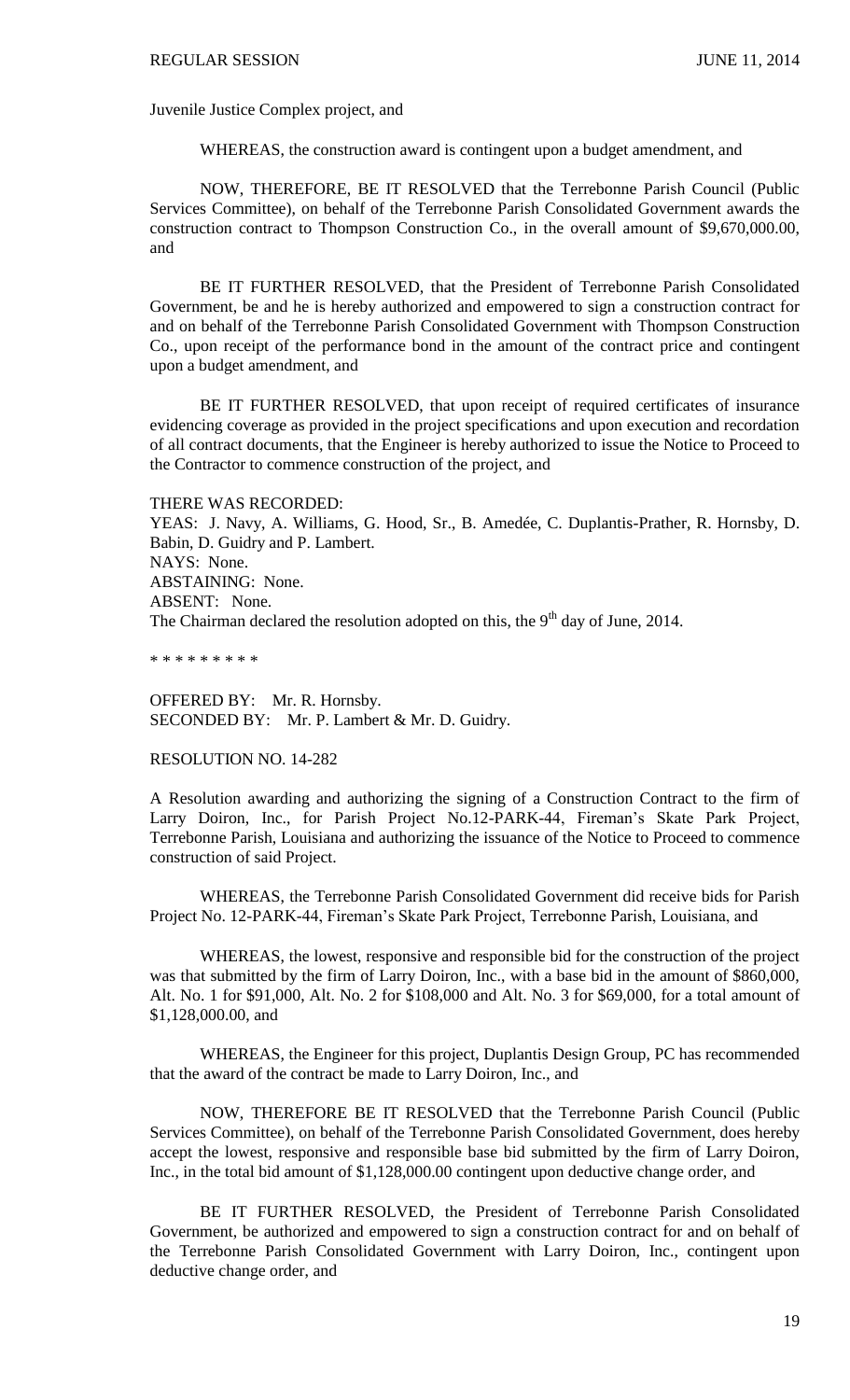BE IT FURTHER RESOLVED, that upon receipt of the required Certificate of Insurance evidencing coverage as provided in the project specifications and upon execution and recordation of all contract documents, Duplantis Design Group, PC is hereby authorized to issue the Notice to Proceed to Larry Doiron, Inc., to commence construction of said project, and

BE IT FURTHER RESOLVED, that a certified copy of this resolution be forwarded to the Engineer, Duplantis Design Group, PC.

THERE WAS RECORDED:

YEAS: J. Navy, A. Williams, G. Hood, Sr., B. Amedée, C. Duplantis-Prather, R. Hornsby, D. Babin, D. Guidry and P. Lambert. NAYS: None. ABSTAINING: None. ABSENT: None. The Chairman declared the resolution adopted on this, the  $9<sup>th</sup>$  day of June, 2014.

\* \* \* \* \* \* \* \* \*

OFFERED BY: Mr. D. Guidry. SECONDED BY: Mr. P. Lambert.

RESOLUTION NO. 14-283

A resolution ratifying the Parish President's appointment of GDS Associates to provide consulting services relative to modeling and planning for the City of Houma electric utility system.

WHEREAS, the TPCG Department of Utilities ("the Department") has requested and GDS Associates has proposed to provide consulting services to assist the department with modeling and planning for the City of Houma electric utility system; and

WHEREAS, upon the Department's recommendation, Parish President Michel Claudet has appointed GDS Associates of Marietta, Georgia to provide this service.

NOW THEREFORE BE IT RESOLVED, by the Terrebonne Parish Council (Public Services Committee), on behalf of the Terrebonne Parish Consolidated Government, that Parish President Michel Claudet's appointment of GDS Associates of Marietta, Georgia to provide power supply consulting services relative to modeling and planning for the City of Houma electric utility system be, and is hereby, authorized.

BE IT FURTHER RESOLVED, that the Parish President and all other appropriate parties be, and they are hereby authorized to execute any and all contract documents associated therewith.

THERE WAS RECORDED:

YEAS: J. Navy, A. Williams, G. Hood, Sr., B. Amedée, C. Duplantis-Prather, R. Hornsby, D. Babin, D. Guidry and P. Lambert. NAYS: None. ABSTAINING: None. ABSENT: None. The Chairman declared the resolution adopted on this, the  $9<sup>th</sup>$  day of June, 2014.

\* \* \* \* \* \* \* \* \*

OFFERED BY: Ms. A. Williams. SECONDED BY: Mr. P. Lambert.

RESOLUTION NO. 14-284

A resolution authorizing an amendment to the agreement with WB Company, Inc. for solid waste transportation services to extend the term.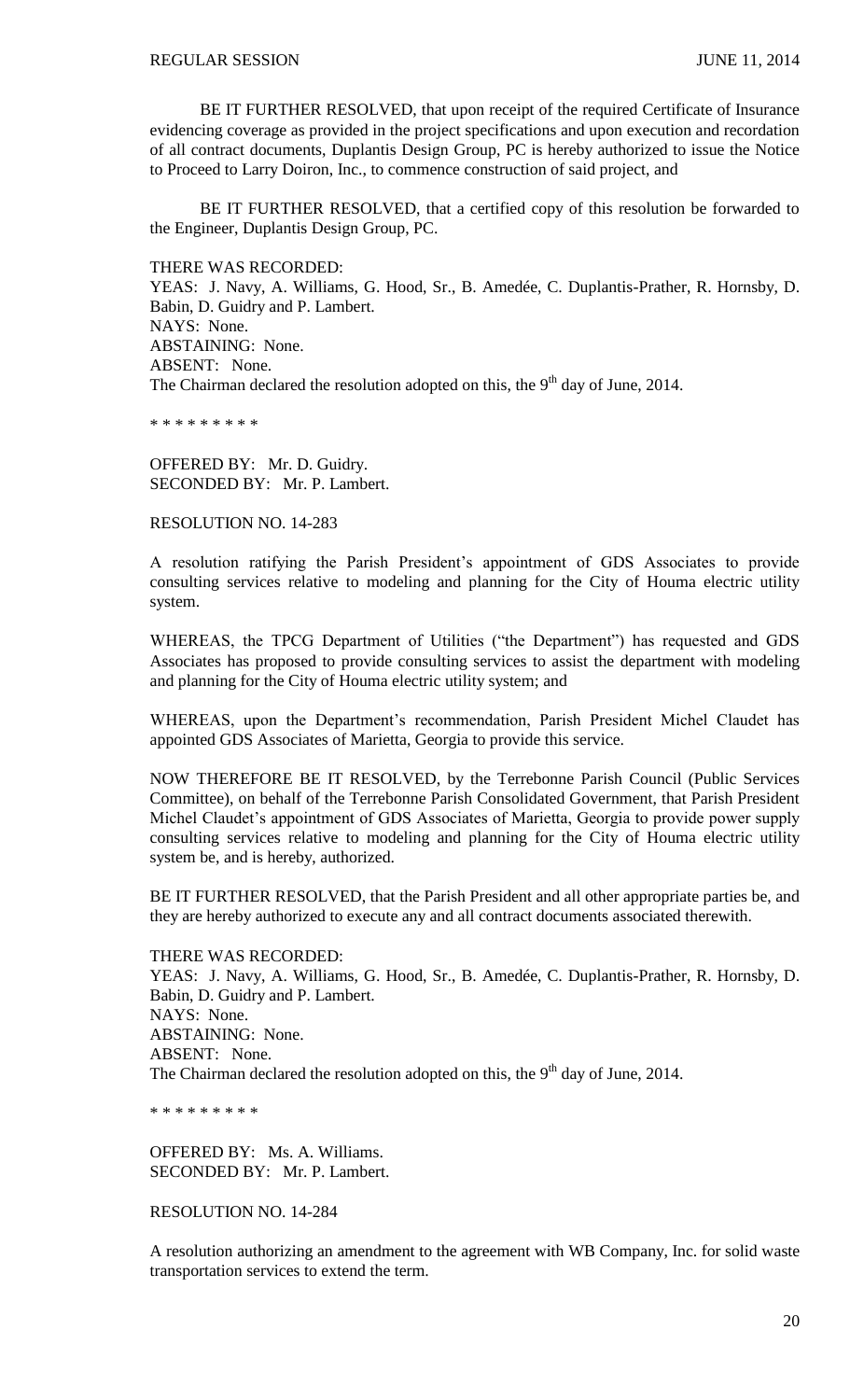WHEREAS, WB Company, Inc. currently provides solid waste transportation services to Terrebonne Parish Consolidated Government (TPCG) under their agreement dated July 29, 2013; and

WHEREAS, WB Company, Inc. has offered a proposal to continue solid waste collection services through July 2018; and

WHEREAS, the TPCG Department of Utilities and parish administration recommend acceptance of this proposal.

NOW THEREFORE BE IT RESOLVED, by the Terrebonne Parish Council (Public Services Committee), on behalf of the Terrebonne Parish Consolidated Government, that an amendment to the agreement with WB Company, Inc. for solid waste transportation services extending the term to July 31, 2018 be, and is hereby, authorized; and,

BE IT FURTHER RESOLVED, that the Parish President and all other appropriate parties be, and they are hereby authorized to execute any and all contract documents associated therewith.

THERE WAS RECORDED: YEAS: A. Williams, G. Hood, Sr., B. Amedée, C. Duplantis-Prather, R. Hornsby, D. Babin, D. Guidry and P. Lambert. NAYS: None. ABSTAINING: J. Navy. ABSENT: None. The Chairman declared the resolution adopted on this, the  $9<sup>th</sup>$  day of June, 2014.

\* \* \* \* \* \* \* \* \*

OFFERED BY: Mr. D. Guidry. SECONDED BY: Mr. R. Hornsby.

## RESOLUTION NO. 14-285

A RESOLUTION AUTHORIZING THE PARISH PRESIDENT TO SIGN AND SUBMIT AN AMENDMENT TO THE TERREBONNE PARISH GUSTAV/IKE DISASTER RECOVERY PLAN BUDGET TO THE STATE OF LOUISIANA AND HUD TO COMPLY WITH THE COMMUNITY DEVELOPMENT BLOCK GRANT DISASTER RECOVERY PROGRAM.

WHEREAS, the Terrebonne Parish Consolidated Government has been awarded Community Development Block Grant (CDBG) funding as a result of the damage caused by Hurricanes Gustav and Ike; and

WHEREAS, the Suzie Canal Levee Project is in the preliminary phase of design; and

WHEREAS, the Juvenile Justice Center Project bids came in over budget; and

WHEREAS, the funding for the construction phase of the Juvenile Justice Center project is insufficient; and

WHEREAS, through the proper public approval process the funds can be reallocated from one project to another as reflected in Attachment A; and

NOW, THEREFORE, BE IT RESOLVED by the Terrebonne Parish Council (Public Services Committee), on behalf of the Terrebonne Parish Consolidated Government, that that the Parish President, Michel H. Claudet, is authorized to sign, submit and implement the recommended amendment to the Terrebonne Parish Gustav/Ike Disaster Recovery Plan regarding the projects in Attachment A.

### THERE WAS RECORDED:

YEAS: J. Navy, A. Williams, G. Hood, Sr., B. Amedée, C. Duplantis-Prather, R. Hornsby, D. Babin, D. Guidry and P. Lambert.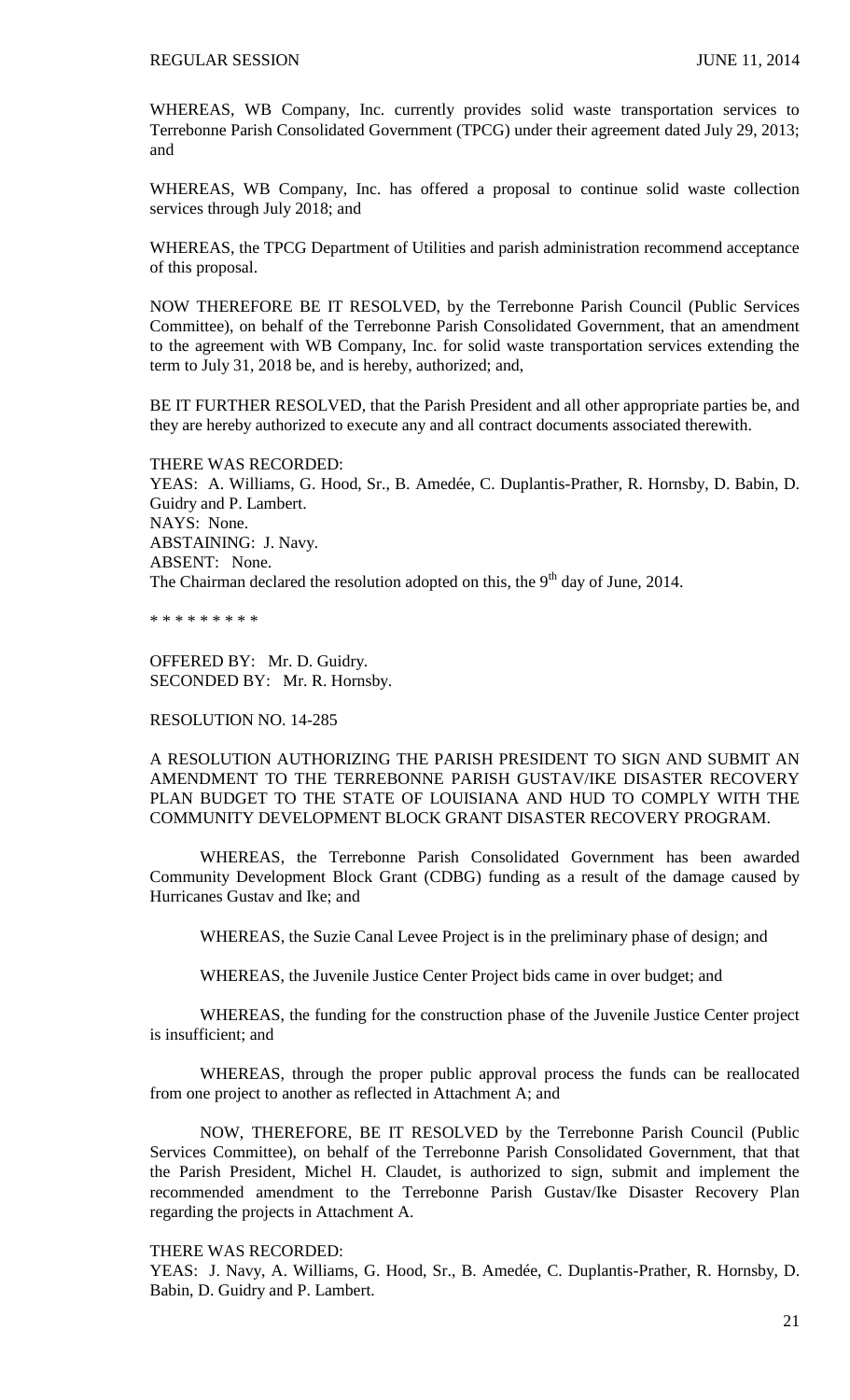NAYS: None. ABSTAINING: None. ABSENT: None. The Chairman declared the resolution adopted on this, the  $9<sup>th</sup>$  day of June, 2014.

\* \* \* \* \* \* \* \* \*

OFFERED BY: Mr. R. Hornsby. SECONDED BY: Mr. G. Hood, Sr.

### RESOLUTION NO. 14-286

A resolution authorizing the execution of Deductive Change Order No. 1 for the Construction Agreement for Parish Project No. 12-PARK-44, Fireman's Skate Project, Terrebonne Parish, Louisiana.

WHEREAS, the Terrebonne Parish Consolidated Government is desirous of awarding the construction to Larry Doiron, Inc., for Parish Project No. 12-PARK-44, Fireman's Skate Project, Terrebonne Parish, Louisiana, and

WHEREAS, the Parish is desirous of moving forward with the construction of the Fireman's Skate Park project which includes base bid and three alternates, and

WHEREAS, due to budget constraints on the project, a deductive change order was recommended by the Engineer, and

WHEREAS, this deductive change order allows the original 'Relocation of Infrastructure Allowance' of \$40,000.00 removed from the Contract Sum and allows for award of base bid and three alternates, and

WHEREAS, the award of the construction project is contingent upon the approval of Deductive Change Order No. 1, and

WHEREAS, Deductive Change Order No. 1 has been recommended by the Engineer, Duplantis Design Group, PC, for this project.

NOW, THEREFORE BE IT RESOLVED that the Terrebonne Parish Council (Public Services Committee), on behalf of the Terrebonne Parish Consolidated Government, does hereby approve and authorize the execution by Terrebonne Parish President Michel Claudet of Deductive Change Order No. 1 to the construction agreement with Larry Doiron, Inc. for Parish Project No. 12- PARK-44, Fireman's Skate Project, Terrebonne Parish, Louisiana, for an decrease to the contract amount in the amount of Forty Thousand Dollars and No Cents (\$40,000.00), and

BE IT FURTHER RESOLVED that a certified copy of the resolution be forwarded to Engineer, Duplantis Design Group, PC.

#### THERE WAS RECORDED:

YEAS: J. Navy, A. Williams, G. Hood, Sr., B. Amedée, C. Duplantis-Prather, R. Hornsby, D. Babin, D. Guidry and P. Lambert. NAYS: None. ABSTAINING: None. ABSENT: None. The Chairman declared the resolution adopted on this, the 9<sup>th</sup> day of June, 2014.

\* \* \* \* \* \* \* \* \*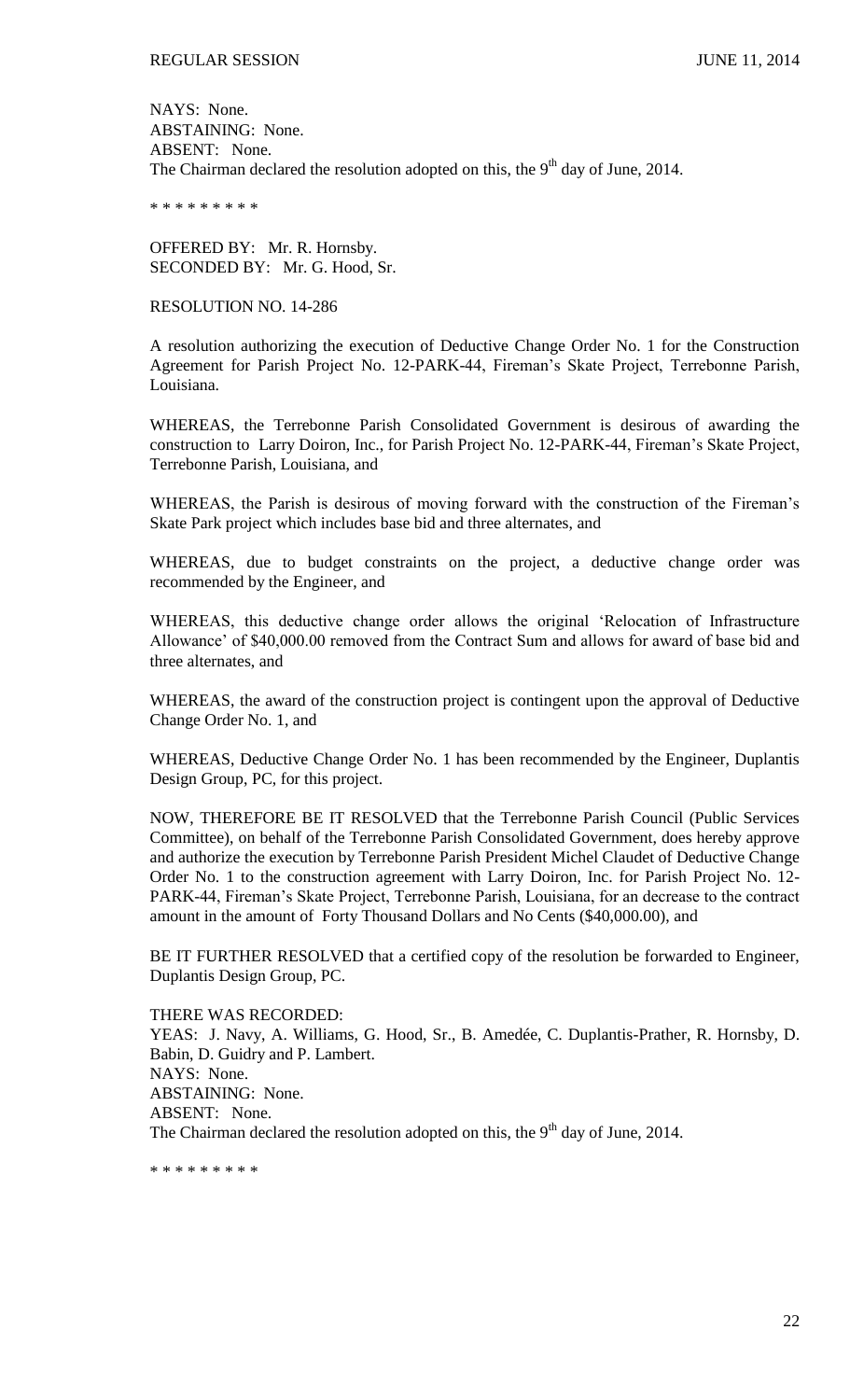OFFERED BY: Mr. G. Hood, Sr. SECONDED BY: Ms. A. Williams.

RESOLUTION NO. 14-287

A resolution authorizing the execution of Change Order No. 1 for the Construction Agreement for Parish Project No. 98-WID-58, Hollywood Road Widening, Terrebonne Parish, Louisiana.

WHEREAS, the Terrebonne Parish Consolidated Government entered into a contract dated January 23, 2014 with Conti Enterprises, Inc., Recordation Number 1447003, for Parish Project No. 98-WID-25, Hollywood Road Widening, Terrebonne Parish Consolidated Government, Terrebonne Parish, Louisiana, and

WHEREAS, TPCG is desirous of starting the construction of widening Hollywood Road, and

WHEREAS, the Contractor needed to perform exploratory trenching to assist in locating the existing utilities along Hollywood Road, and

WHEREAS, the contractor requested 2 "30 Day Extended Assembly Periods" due to the private utilities not able to relocated from April 23 – June 21, 2014, and

WHEREAS, overhead cost for the 2 "30 Day Extended Assembly Periods" and subsequent months during conflict resolution which has been incurred consists of full staffing from the Contractor, and

WHEREAS, this change order will add sixty (60) calendar days to the contract as a result of Change Order No. 1, and

WHEREAS, this change order will increase the overall contract price by One Hundred and Two Thousand, Fifty Dollars and Zero Cents (\$102,050.00), and

WHEREAS, this Change Order No. 1 had been recommended by the Engineer, Providence/GSE Associates, LLC, for this project.

NOW, THEREFORE BE IT RESOLVED that the Terrebonne Parish Council (Public Services Committee), on behalf of the Terrebonne Parish Consolidated Government, does hereby approve and authorize the execution by Terrebonne Parish President Michel Claudet of Change Order No. 1 to the construction agreement with Conti Enterprises, Inc. for Parish Project No. 98- WID-25, Hollywood Road Widening, Terrebonne Parish, Louisiana, for an increase to the contract amount in the amount of One Hundred and Two Thousand, Fifty Dollars and Zero Cents (\$102,050.00), and an additional sixty (60) calendar days to the contract, and

BE IT FURTHER RESOLVED that a certified copy of the resolution be forwarded to Engineer, Providence/GSE Associates, LLC.

#### THERE WAS RECORDED:

YEAS: J. Navy, A. Williams, G. Hood, Sr., B. Amedée, C. Duplantis-Prather, R. Hornsby, D. Babin, D. Guidry and P. Lambert. NAYS: None. ABSTAINING: None. ABSENT: None. The Chairman declared the resolution adopted on this, the  $9<sup>th</sup>$  day of June, 2014.

\* \* \* \* \* \* \* \* \*

The Chairman noted that the aforementioned \$102,050.00 is a penalty payment to the contractor due to the utility company not moving its lines by the time the contractor was ready to commence working on the project. (NO FURTHER ACTION TAKEN)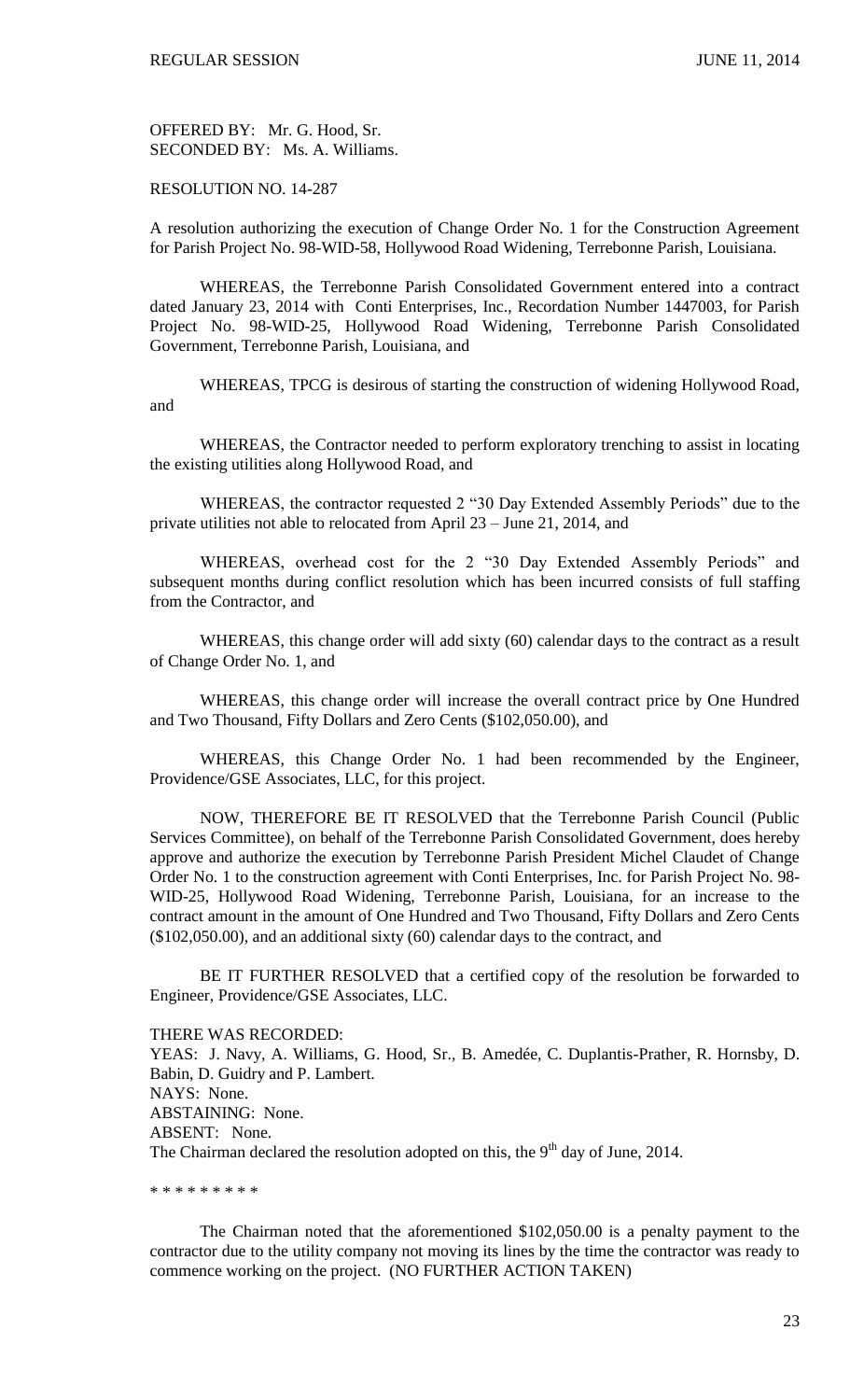OFFERED BY: Ms. A. Williams. SECONDED BY: Mr. J. Navy.

### RESOLUTION NO. 14-288

A resolution authorizing the execution of Change Order No. 1 for the Construction Agreement for Parish Project No. 12-CWEF-43; Rosemarie Drive Waterline Project, Terrebonne Parish, Louisiana.

WHEREAS, the Terrebonne Parish Consolidated Government entered into a contract dated April 24, 2014, with Byron E. Talbot Contractor, Inc., for Rosemarie Drive Waterline Project, Parish Project No. 12-CWEF-43, Terrebonne Parish, Louisiana, and

WHEREAS, this change order will remove installation of new water service and meter from scope of work, and

WHEREAS, the Consolidated Waterworks District No. 1 will install these items at their cost, and

WHEREAS, this change order will decrease the contract by \$9,460.00, and

WHEREAS, this Change Order No. 1 has been recommended by the ENGINEER for this project, T. Baker Smith, LLC.

NOW, THEREFORE BE IT RESOLVED that the Terrebonne Parish Council (Public Services Committee), on behalf of the Terrebonne Parish Consolidated Government, does hereby approve and authorize the execution by Terrebonne Parish President Michel Claudet of Change Order No. 1 to the construction agreement with, Byron E. Talbot Contractor, Inc. for Rosemarie Drive Waterline Project for a decrease of Nine Thousand Four Hundred and Sixty Dollars and Zero Cents (\$9,460.00) to the original contract amount, and

BE IT FURTHER RESOLVED that a certified copy of the resolution be forwarded to the Engineer, T. Baker Smith, LLC.

THERE WAS RECORDED:

YEAS: J. Navy, A. Williams, G. Hood, Sr., B. Amedée, C. Duplantis-Prather, R. Hornsby, D. Babin, D. Guidry and P. Lambert. NAYS: None. ABSTAINING: None. ABSENT: None. The Chairman declared the resolution adopted on this, the  $9<sup>th</sup>$  day of June, 2014.

\* \* \* \* \* \* \* \* \*

OFFERED BY: Ms. C. Duplantis-Prather. SECONDED BY: Mr. J. Navy.

RESOLUTION NO. 14-289

A resolution authorizing the execution of Change Order No. 5 for the Construction Agreement for Parish Project No. 09-BLDG-59, Part 1, Criminal Justice Complex Adult Facility Re-Roofing, Terrebonne Parish, Louisiana.

WHEREAS, the Terrebonne Parish Consolidated Government entered into a contract dated November 13, 2012 with Crown Architectural Metal Company, LLC, Recordation Number 1413216, for Parish Project No. 09-BLDG-59, Part 1, Criminal Justice Complex Adult Facility Re-Roofing, Terrebonne Parish, Louisiana, and

WHEREAS, the construction phase of the project is completed, and

WHEREAS, after the architect balance all pay items, the total amount ended in a credit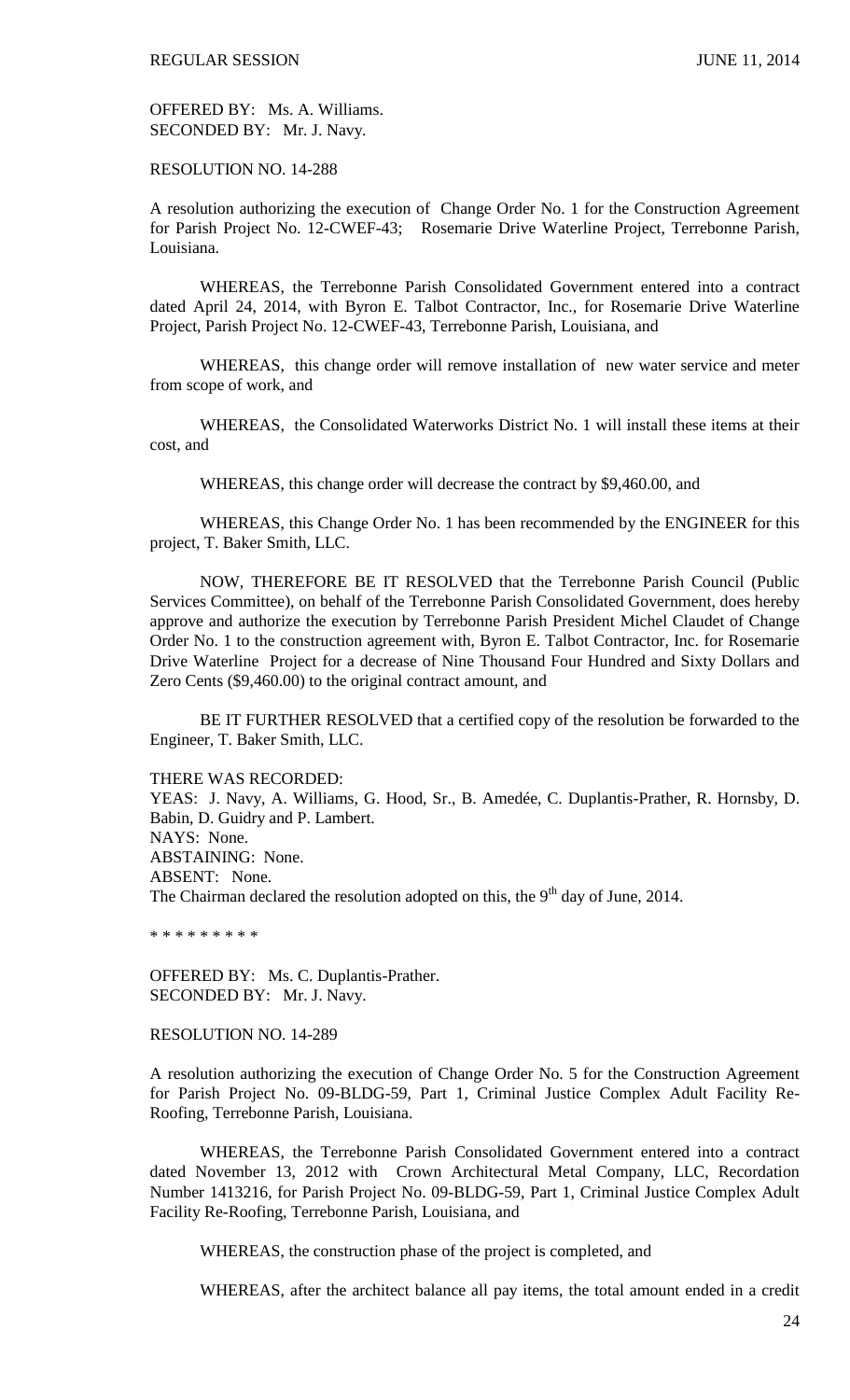## balance, and

WHEREAS, this change order will add two (2) calendar days to the contract as a result of bad weather days, and

WHEREAS, this change order will decrease the overall contract price by Twenty-Four Thousand Four Hundred Twenty Dollars and No Cents (\$24,420.00), and

WHEREAS, this Change Order No. 5 had been recommended by the Architect, Cheramie+Bruce Architects, APC, for this project.

NOW, THEREFORE BE IT RESOLVED that the Terrebonne Parish Council (Public Services Committee), on behalf of the Terrebonne Parish Consolidated Government, does hereby approve and authorize the execution by Terrebonne Parish President Michel Claudet of Change Order No.5 to the construction agreement with Crown Architectural Metal Company, LLC for Parish Project No. 09-BLDG-59, Part 1, Criminal Justice Complex Adult Facility Re-Roofing, Terrebonne Parish, Louisiana, for an decrease of overall contract price by Twenty-Four Thousand Four Hundred Twenty Dollars and No Cents (\$24,420.00) and a increase of two (2) days to the contract, and

BE IT FURTHER RESOLVED that a certified copy of the resolution be forwarded to Architect, Cheramie+Bruce Architects, APC.

#### THERE WAS RECORDED:

YEAS: J. Navy, A. Williams, G. Hood, Sr., B. Amedée, C. Duplantis-Prather, R. Hornsby, D. Babin, D. Guidry and P. Lambert. NAYS: None. ABSTAINING: None. ABSENT: None. The Chairman declared the resolution adopted on this, the  $9<sup>th</sup>$  day of June, 2014.

\* \* \* \* \* \* \* \* \*

The Chairman noted that the aforementioned decrease is derived from liquidated damages. (NO FURTHER ACTION TAKEN)

OFFERED BY: Mr. G. Hood, Sr. SECONDED BY: Mr. D. Guidry.

RESOLUTION NO. 14-290

A resolution providing approval of Amendment No. 9 to the Engineering Agreement for Parish Project No. 01-DRA-40, Modeling & Improvements of the 1-1B Forced Drainage System Channels, Terrebonne Parish, Louisiana.

WHEREAS, the Terrebonne Parish Consolidated Government entered into a Engineering Agreement dated November 14, 2001, with T. Baker Smith, Inc., for the Project entitled Parish Project No. 01-DRA-40, Modeling & Improvements of the 1-1B Forced Drainage System Channels, and

WHEREAS, the Engineering Agreement between OWNER and ENGINEER provides for certain limitations for Basic Services and specific Additional Services, and

WHEREAS, additional monies are required for Permit Coordination, Field Surveys, Owner Services, Project Representation and Reimbursable Expenses, and

WHEREAS, the TPCG is desirous of having these services continued so that there is a need for additional funds to be added to the contract for an increase of additional services in the amount of \$206,700.00.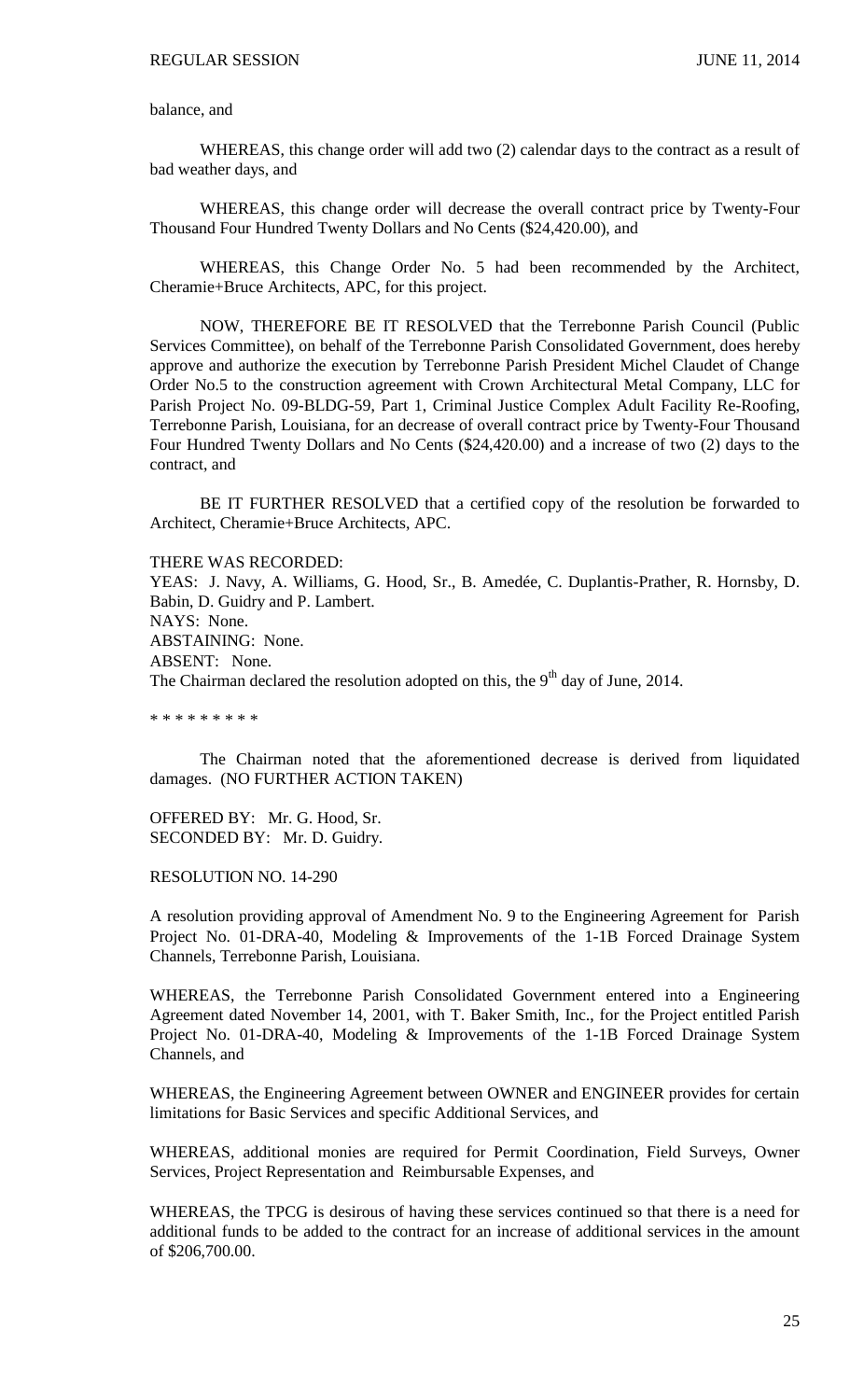NOW, THEREFORE BE IT RESOLVED that the Terrebonne Parish Council (Public Services Committee), on behalf of the Terrebonne Parish Consolidated Government, does hereby approve this Amendment No. 9 to the Engineering Agreement for an increase of additional services in the amount of \$206,700.00 and authorizes Parish President, Michel Claudet, to execute this Amendment No. 9 to the Engineering Agreement for the Modeling & Improvements of the 1-1B Forced Drainage System Channels, Parish Project No. 01-DRA-40, with T. Baker Smith, Inc., and

BE IT FURTHER RESOLVED that a certified copy of the resolution be forwarded to the Engineer, T. Baker Smith, Inc.

THERE WAS RECORDED:

YEAS: J. Navy, A. Williams, G. Hood, Sr., B. Amedée, C. Duplantis-Prather, R. Hornsby, D. Babin, D. Guidry and P. Lambert. NAYS: None. ABSTAINING: None. ABSENT: None. The Chairman declared the resolution adopted on this, the  $9<sup>th</sup>$  day of June, 2014.

\* \* \* \* \* \* \* \* \*

In response to a question by Committee Member B. Amedée, Public Works Director Lt. Col. (Ret.) Greg Bush explained that the above amendment provides for adjustments in the upset limits for tasks that have been completed on previous phases, ongoing tasks or phases that are in current design or construction phases, and future task phases for the 1-1B Forced Drainage System Channels proect. He further clarified that the existing contract had established limits, that as the tasks are undertaken the limits have to be increased by amendments if necessary, that an upscale amendment is completed to increase the limits, and that the limits are usually constantly being amended. In response to additional questioning, Lt. Col. (Ret.) Bush stated that additional work is requested as the system expands.

The Chairman interjected that the system was designed for a certain capacity area and that once additional areas are undertaken, additional upgrades are requested, which is the reason for the engineering agreement amendment in this case.

Lt. Col. (Ret.) Bush interjected that the Corps permit has to be maintained, subsidence has occurred within the area of the current system, and water levels must be recorded. He added that Parish President Michel Claudet has very recently discussed these water levels with the U.S. Army Corps of Engineers.

OFFERED BY: Mr. G. Hood, Sr. SECONDED BY: Ms. B. Amedée.

RESOLUTION NO. 14-291

A resolution providing for the acceptance of work performed by Taylor Power Systems, Inc., in accordance with the Certificate of Substantial Completion for Parish Project 13-CHSE-12, Courthouse Annex Generator, Terrebonne Parish, Louisiana.

WHEREAS, the Terrebonne Parish Consolidated Government entered into a contract dated August 12, 2013 with Taylor Power Systems, Inc., for Parish Project 13-CHSE-12, Courthouse Annex Generator, Terrebonne Parish, Louisiana, as will be seen by reference to said contract which is recorded under Entry No. 1434259 of the records of Terrebonne Parish, and

WHEREAS, the work performed has been inspected by authorized representatives of the Owner, Engineer, and Contractor and found to be substantially complete, and

WHEREAS, the Engineer for this project, Providence/GSE Associates, LLC, recommends the acceptance of the substantial completion,

NOW, THEREFORE BE IT RESOLVED that the Terrebonne Parish Council (Public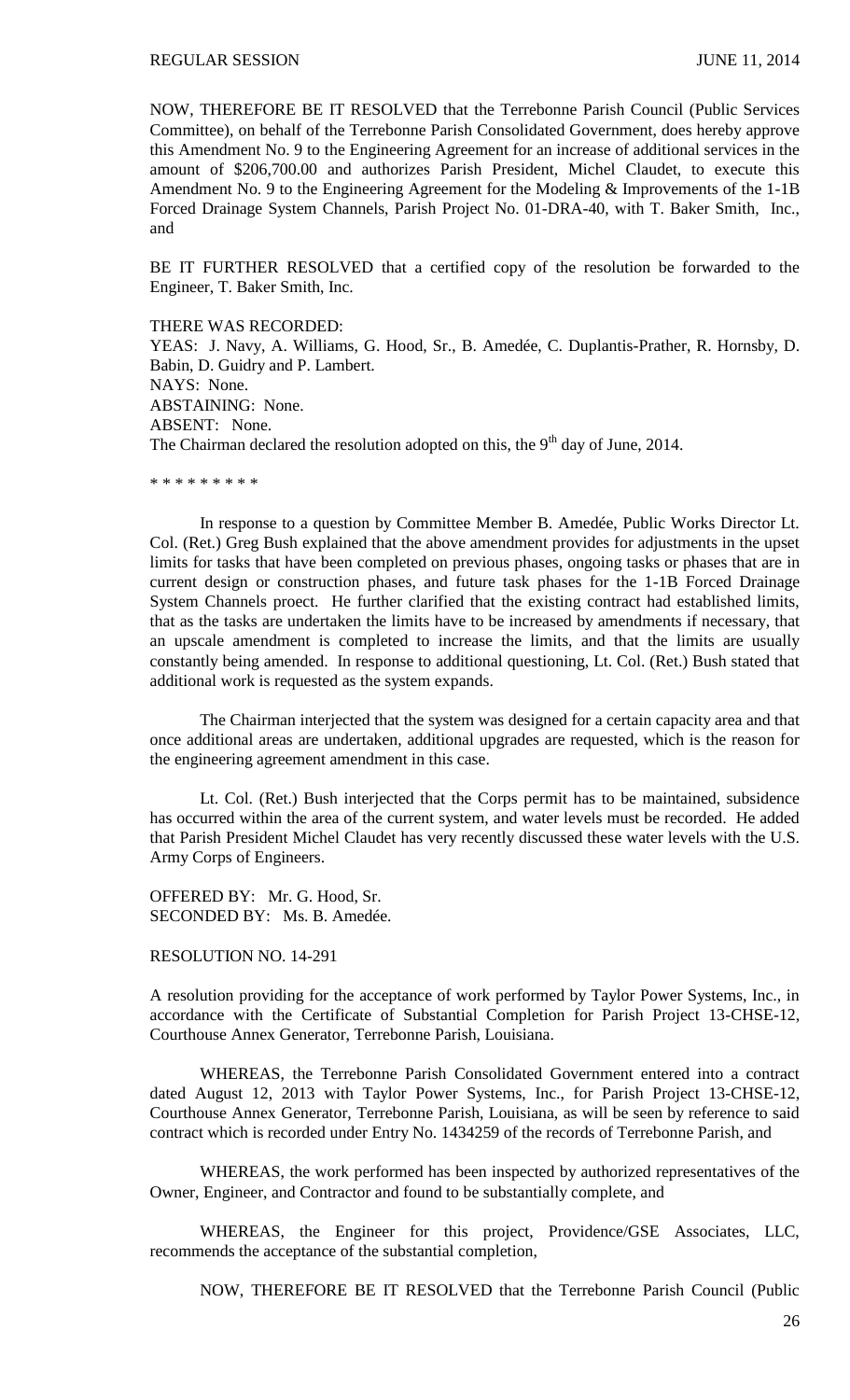Services Committee), on behalf of the Terrebonne Parish Consolidated Government, does hereby accept the work performed, effective as of the date of recording of this resolution, and does authorize and direct the Clerk of Court and Ex-Officio Recorder of Mortgages of Terrebonne Parish to note this acceptance thereof in the margin of the inscription of said contract under Entry No. 1434259 of the Records of Terrebonne Parish, Louisiana, and

BE IT FURTHER RESOLVED that a certified copy of the resolution be forwarded to the Engineer Providence/GSE Associates, LLC, and

BE IT FURTHER RESOLVED that a certified copy of the resolution be recorded in the office of the Clerk of Court of Terrebonne Parish to commence a 45-day clear lien period, and

BE IT FURTHER RESOLVED that the Administration is authorized to make payment of retainage upon the presentation of a Clear Lien Certificate.

THERE WAS RECORDED:

YEAS: J. Navy, A. Williams, G. Hood, Sr., B. Amedée, C. Duplantis-Prather, R. Hornsby, D. Babin, D. Guidry and P. Lambert. NAYS: None. ABSTAINING: None. ABSENT: None. The Chairman declared the resolution adopted on this, the  $9<sup>th</sup>$  day of June, 2014. \* \* \* \* \* \* \* \* \*

OFFERED BY: Ms. C. Duplantis-Prather. SECONDED BY: Mr. R. Hornsby.

## RESOLUTION NO. 14-292

WHEREAS, prices were obtained through the Louisiana State Contract by the Terrebonne Parish Consolidated Government for the purpose of purchasing one (1) new and unused Heli Model CPCD50 Pneumatic Tire Forklift with Sideshifting Fork Positioner for the Pollution Control Division, Public Works Department under State Contract #409609, and

WHEREAS, after careful review by Michael Ordogne, Pollution Control Administrator and Gregory E. Bush, Public Works Director, it has been determined that the price of Forty-One Thousand, One Hundred Sixty-Five Dollars and Fifty Cents (\$41,165.50) from M & L Industries, LLC for the purchase of one (1) Heli Model CPCD50 Pneumatic Tire Forklift with Sideshifting Fork Positioner, should be accepted as per the Louisiana State Contract and under the provisions set forth in the Louisiana Revised Statutes Title 39:1710, and

WHEREAS, the funds to purchase the aforementioned forklift were budgeted in the 2014 Budget under Account No. 310-431-8915-06 for the replacement of the existing forklift, and

WHEREAS, the Parish Administration has recommended the acceptance of the price for the aforementioned forklift purchase at a cost of Forty-One Thousand, One Hundred Sixty-Five Dollars and Fifty Cents (\$41,165.50), as per the bid/quote documents.

NOW THEREFORE BE IT RESOLVED, that the Terrebonne Parish Council (Public Services Committee), on behalf of the Terrebonne Parish Consolidated Government, that the recommendation of the Parish Administration be approved and accepted as per the aforementioned quotes.

## THERE WAS RECORDED:

YEAS: J. Navy, A. Williams, G. Hood, Sr., B. Amedée, C. Duplantis-Prather, R. Hornsby, D. Babin, D. Guidry and P. Lambert. NAYS: None. ABSTAINING: None. ABSENT: None. The Chairman declared the resolution adopted on this, the  $9<sup>th</sup>$  day of June, 2014.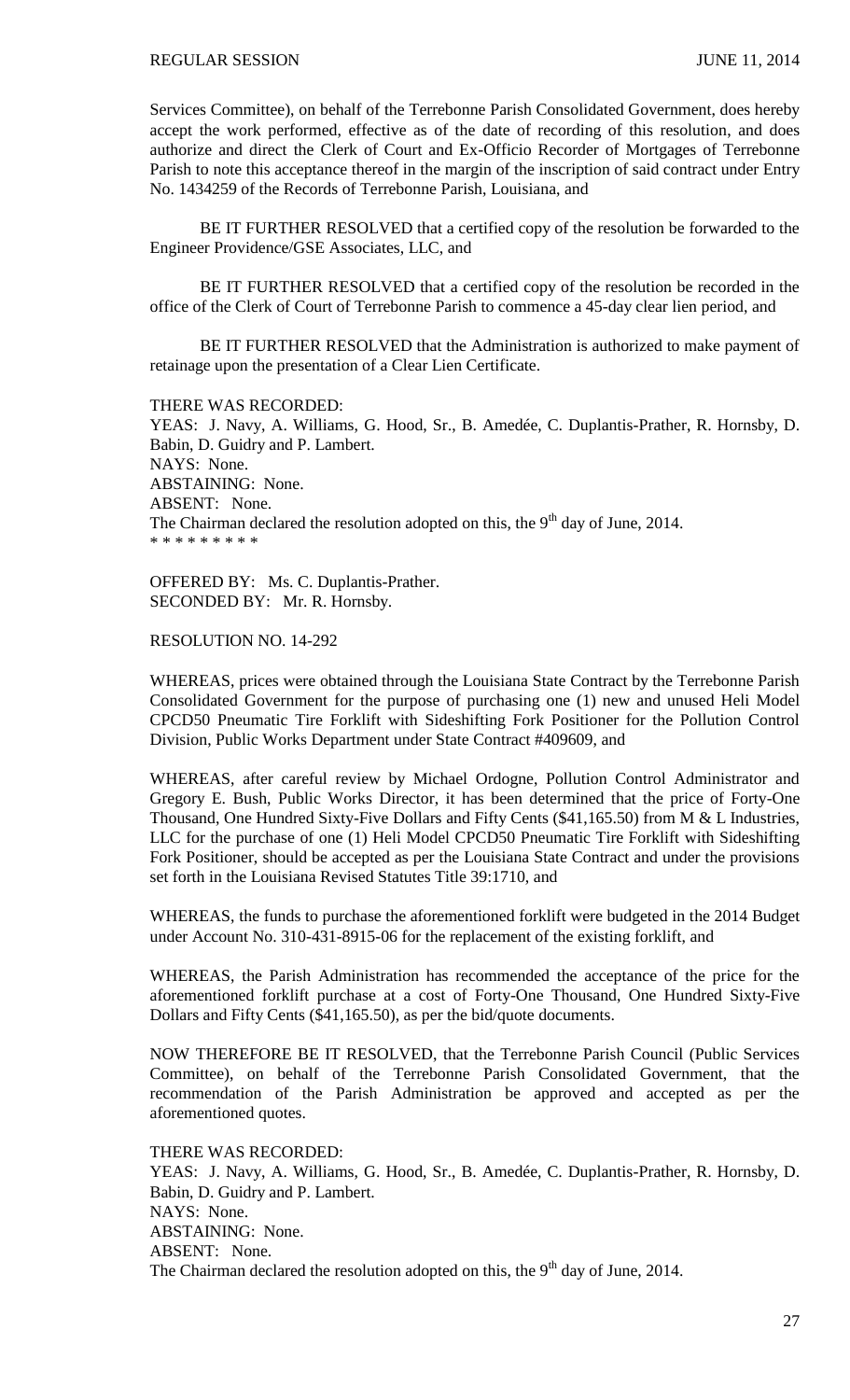\* \* \* \* \* \* \* \* \*

Mr. G. Hood, Sr. moved, seconded by Mr. R. Hornsby, "THAT, there being no further business to come before the Public Services Committee, the meeting be adjourned."

The Chairman called for the vote on the motion offered by Mr. G. Hood, Sr. THERE WAS RECORDED: YEAS: B. Amedẻe, D. Babin, C. Duplantis-Prather, D. Guidry, G. Hood, Sr., R.

Hornsby, P. Lambert, J. Navy, and A. Williams. NAYS: None.

ABSENT: None.

The Chairman declared the motion adopted and the meeting was adjourned at 5:58 p.m.

Daniel Babin, Chairman

Suzette Thomas, Minute Clerk

Mr. D. Babin moved, seconded by Mr. P. Lambert, "THAT, the Council accept and ratify the minutes of the Policy, Procedure and Legal Committee meeting held on 06/09/14."

The Chairman called for a vote on the motion offered by Mr. D. Babin. THERE WAS RECORDED: YEAS: C. Duplantis-Prather, R. Hornsby, D. Babin, D. Guidry, P. Lambert, J. Navy, G. Hood, Sr. and B. Amedée. NAYS: None. ABSENT: A. Williams. The Chairman declared the motion adopted.

The Chairman called for a report on the Community Development and Planning Committee held on 06/09/14, whereupon the Committee Chairman, noting that ratification of the minutes calls public hearings on 06/25/14, rendered the following."

## **COMMUNITY DEVELOPMENT & PLANNING COMMITTEE**

#### **JUNE 9, 2014**

The Chairman, Dirk Guidry, called the Community Development & Planning Committee meeting to order at 6:01 p.m. in the Terrebonne Parish Council Meeting Room with an Invocation offered by B. Amedée and the Pledge of Allegiance led by R. Hornsby. Upon roll call, Committee Members recorded as present were: B. Amedẻe, D. Babin, C. Duplantis-Prather, D. Guidry, Capt. Greg Hood, Sr., HPD Ret., R. Hornsby, P. Lambert, J. Navy, and A. Williams. A quorum was declared present.

Mr. D. Babin moved, seconded by Ms. A. Williams, "THAT, the Community Development & Planning Committee introduce an ordinance to establish the north side of Rose Street, from the intersection with Cypress Village Drive to Bayou Black Recreation Property, as a 'No Parking Zone' and call a public hearing for said matter on Wednesday, June 25, 2014 at 6:30 p.m."

The Chairman called for the vote on the motion offered by Mr. D. Babin. THERE WAS RECORDED: YEAS: B. Amedẻe, D. Babin, C. Duplantis-Prather, D. Guidry, G. Hood, Sr., R. Hornsby, P. Lambert, J. Navy, and A. Williams. NAYS: None. ABSENT: None. The Chairman declared the motion adopted.

Mr. D. Babin moved, seconded by Mr. J. Navy, "THAT, the Community Development & Planning Committee introduce an ordinance to provide for a 'No Parking, No Stopping, and No Fishing Zone', along portions of Falgout Canal Road and call a public hearing for said matter on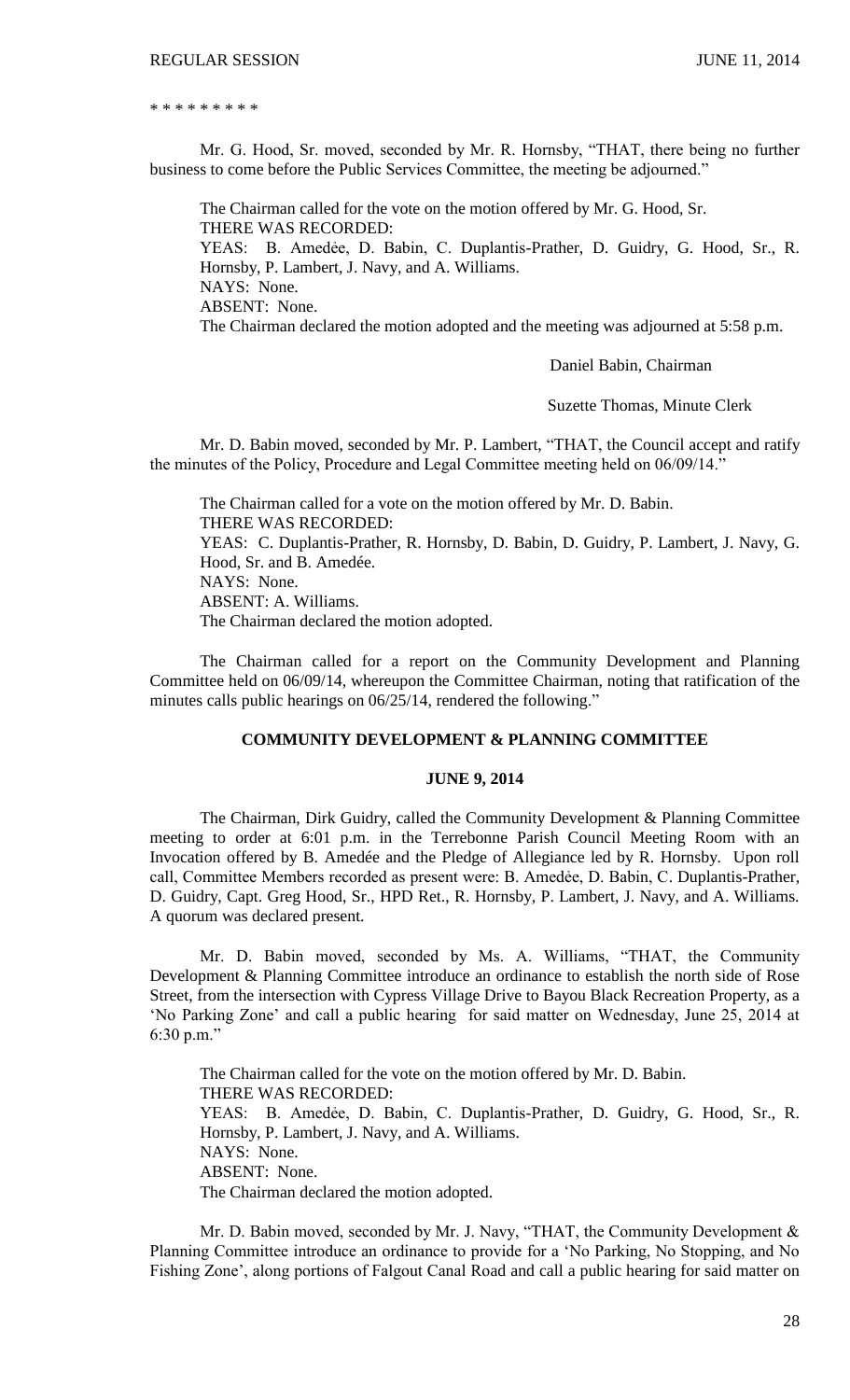Wednesday, June 25, 2014 at 6:30 p.m." (\*\*MOTION ADOPTED AFTER BRIEF COMMENTS)

Committee Member D. Babin noted that the aforementioned request is a collaborative effort by the Terrebonne Levee & Conservation District, Terrebonne Parish Sheriff's Office, Terrebonne Parish Consolidated Government, and the contractor to enhance safety in the aforementioned area.

\*\*The Chairman called for the vote on the motion offered by Mr. D. Babin. THERE WAS RECORDED: YEAS: B. Amedẻe, D. Babin, C. Duplantis-Prather, D. Guidry, G. Hood, Sr., R. Hornsby, P. Lambert, J. Navy, and A. Williams. NAYS: None. ABSENT: None. The Chairman declared the motion adopted.

Mr. G. Hood, Sr. moved, seconded by Mr. D. Babin, "THAT, there being no further business to come before the Community Development & Planning Committee, the meeting be adjourned."

The Chairman called for the vote on the motion offered by Mr. G. Hood, Sr. THERE WAS RECORDED: YEAS: B. Amedẻe, D. Babin, C. Duplantis-Prather, D. Guidry, G. Hood, Sr., R. Hornsby, P. Lambert, J. Navy, and A. Williams. NAYS: None.

ABSENT: None.

The Chairman declared the motion adopted and the meeting was adjourned at 6:04 p.m.

Dirk Guidry, Chairman

Suzette Thomas Minute Clerk

Mr. D. Guidry moved, seconded by Mr. D. Babin, "THAT, the Council accept and ratify the minutes of the Community Development and Planning Committee meeting held on 06/09/14."

The Chairman called for a vote on the motion offered by Mr. D. Babin. THERE WAS RECORDED: YEAS: C. Duplantis-Prather, R. Hornsby, D. Babin, D. Guidry, P. Lambert, J. Navy, G. Hood, Sr. and B. Amedée. NAYS: None. ABSENT: A. Williams. The Chairman declared the motion adopted.

Mr. G. Hood, Sr. moved, seconded by Mr. J. Navy, "THAT, the Council approve the street light requests, if any."

The Chairman called for a vote on the motion offered by Mr. G. Hood, Sr. THERE WAS RECORDED: YEAS: C. Duplantis-Prather, R. Hornsby, D. Babin, D. Guidry, P. Lambert, J. Navy, G. Hood, Sr. and B. Amedée. NAYS: None. ABSENT: A. Williams. The Chairman declared the motion adopted.

Ms. B. Amedée moved, seconded by Mr. D. Guidry, "THAT, the Council hold nominations open for the one long-standing vacancy on the Bayou Blue Fire District Board until further notice."

The Chairman called for a vote on the motion offered by Ms. B. Amedée. THERE WAS RECORDED: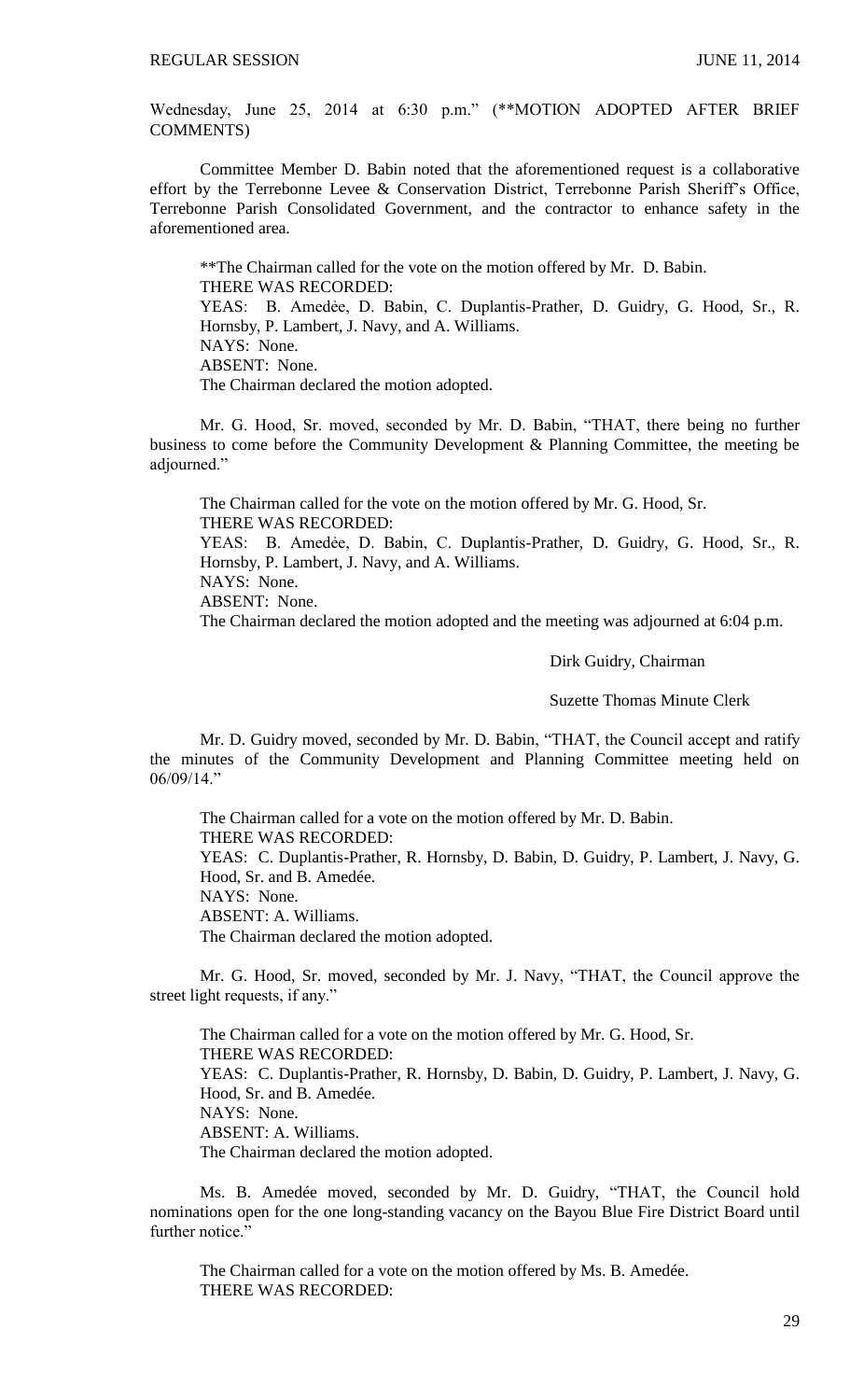YEAS: C. Duplantis-Prather, R. Hornsby, D. Babin, D. Guidry, P. Lambert, J. Navy, G. Hood, Sr. and B. Amedée. NAYS: None. ABSENT: A Williams. The Chairman declared the motion adopted.

Mr. D. Babin moved, seconded by Mr. G. Hood, Sr., "THAT, the Council open nominations for the vacancy on the Recreation District No. 9 Board, that Mr. Eugene Johnson and Mr. Trey Lottinger be nominated, that nominations be closed and that a voice vote of the Council be taken to determine who will fill said position."

The Chairman called for a vote on the motion offered by Mr. D. Babin. THERE WAS RECORDED: YEAS: C. Duplantis-Prather, R. Hornsby, D. Babin, D. Guidry, P. Lambert, J. Navy, G. Hood, Sr. and B. Amedée. NAYS: None. ABSENT: A. Williams. The Chairman declared the motion adopted.

The Chairman called for a voice vote of the Council, whereupon the following was recorded:

Voting to appoint Mr. Eugene Johnson: (No votes recorded)

Voting to appoint Mr. Trey Lottinger: C. Duplantis-Prather R. Hornsby D. Babin D. Guidry P. Lambert J. Navy G. Hood, Sr. B. Amedée

## *Councilwoman A. Williams was recorded as absent.*

Council Minute Clerk T. Triggs announced the result of votes tallied for the vacant position on the Recreation District No. 9 Board, which was recorded as follows: zero(0) votes for Mr. Eugene Johnson and eight (8) votes for Mr. Trey Lottinger.

The Chairman stated that, as per the above voice vote, Mr. Trey Lottinger is appointed to serve a term on the Recreation District No. 9 Board.

Mr. D. Babin moved, seconded by Ms. B. Amedée, "THAT, the Council open nominations for the vacancy on the Fire Protection District No. 9 Board for a term that expires on 01/01/16, nominate Mr. Michael Armit, close nominations and appoint Mr. Michael Armit to serve the remainder of the term."

The Chairman called for a vote on the motion offered by Mr. D. Babin. THERE WAS RECORDED: YEAS: C. Duplantis-Prather, R. Hornsby, D. Babin, D. Guidry, P. Lambert, J. Navy, G. Hood, Sr. and B. Amedée. NAYS: None. ABSENT: A. Williams. The Chairman declared the motion adopted.

Mr. G. Hood, Sr. moved, seconded by Mr. P. Lambert and Ms. B. Amedée, "THAT, the Council open nominations for the expiring term on the Recreation District No. 1 Board, nominate Ms. Shonna Theriot, close nominations and re-appoint Ms. Theriot to serve another term."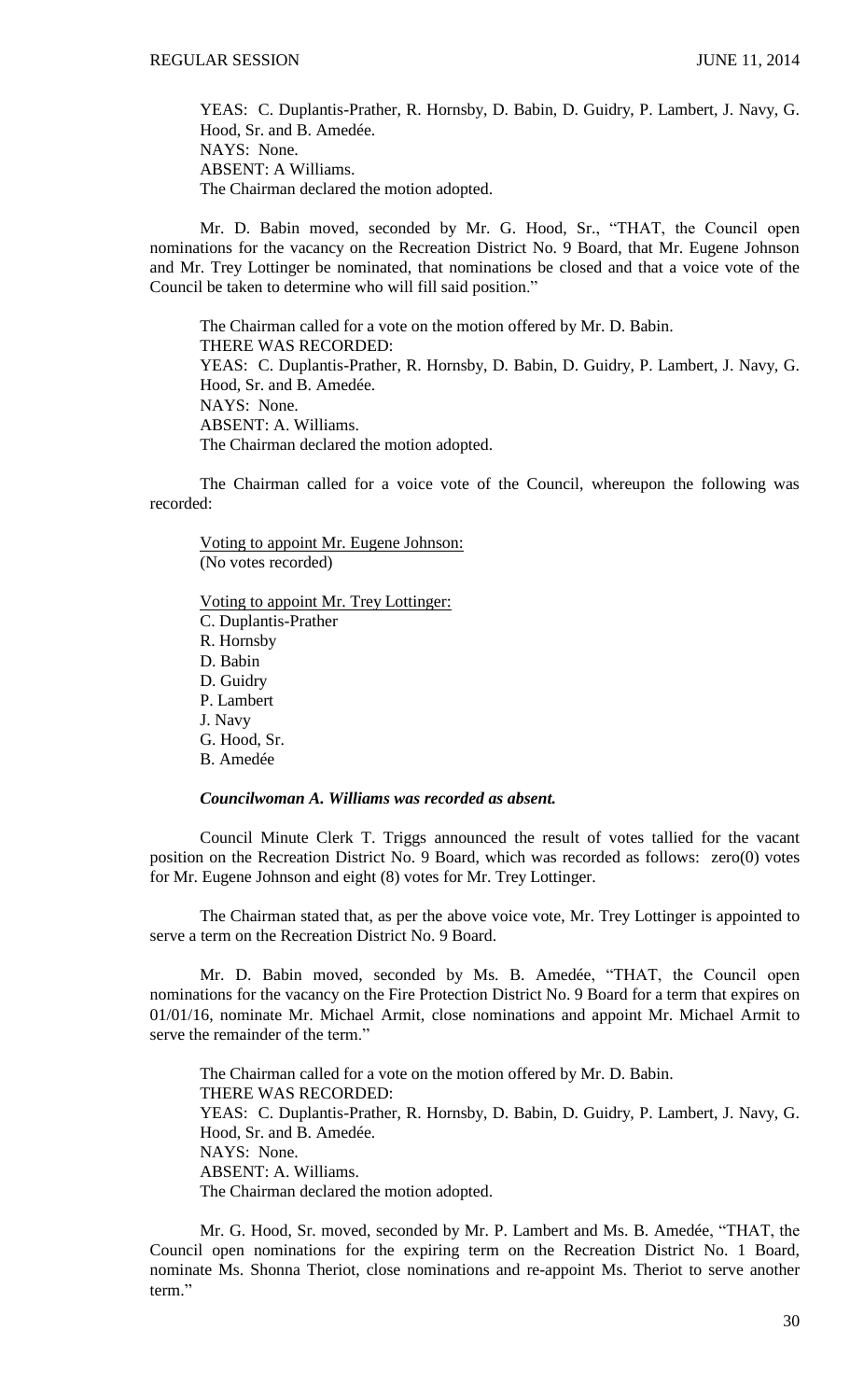The Chairman called for a vote on the motion offered by Mr. G. Hood, Sr. THERE WAS RECORDED: YEAS: C. Duplantis-Prather, R. Hornsby, D. Babin, D. Guidry, P. Lambert, J. Navy, G. Hood, Sr. and B. Amedée. NAYS: None. ABSENT: A. Williams. The Chairman declared the motion adopted.

Mr. G. Hood, Sr. moved, seconded by Mr. D. Babin, "THAT, the Council open nominations Board for positions on the Consolidated Waterworks District No. 1 Board representing Council Districts 3, 7 and 8, terms for which will expire on 06/24/14; nominate Mr. Bobby Cockerham (representing District 3), Mr. Chester Voisin (representing District 7) and Mr. C. J. Stoufflet (representing District 8); close nominations and appoint Mr. Bobby Cockerham (representing District 3) and re-appoint Mr. Chester Voisin (representing District 7) and Mr. C. J. Stoufflet (representing District 8) to serve."

The Chairman called for a vote on the motion offered by Mr. G. Hood, Sr. THERE WAS RECORDED: YEAS: C. Duplantis-Prather, R. Hornsby, D. Babin, D. Guidry, P. Lambert, J. Navy, G. Hood, Sr. and B. Amedée. NAYS: None. ABSENT: A. Williams. The Chairman declared the motion adopted.

The Council Chairman recognized Mr. Bobby Cockerham who thanked the Council for this appointment and stated that he is looking forward to working for the benefit of the Waterworks District. He challenged his peers to take interest in their neighborhoods and in the workings of Terrebonne Parish.

The Council Chairman recognized Mr. C. J. Stofflet who thanked the Council for this reappointment and for having the confidence in him and his ability to fulfill this position.

Councilmen D. Guidry and D. Babin, along with President Claudet, thanked Mr. Cockerham and Mr. Stofflet for their willingness to serve and participate on the various boards and committees in Terrebonne Parish. Councilman Babin also relayed a message of appreciation from Mr. Chester Voisin for having been re-appointed.

The Council Chairman announced the following vacancies, which will be handled as per usual procedure:

- Two vacancies on the Recreation District No. 6 Board for terms expiring on 07/31/14.
- Three vacancies on the Hospital Service District No. 1 Board (representatives of a civic organization domiciled in Terrebonne Parish, of the Chamber of Commerce and of BISCO) for terms expiring on 07/31/14.
- One vacancy on the Recreation District No. 3 Board for a term expiring on 08/09/14.

Under Agenda Item 5A – Announcements, Council Members:

- Councilman D. Babin announced that on June  $19<sup>th</sup>$  there will be a Parish President Town Hall Meeting beginning at 6:00 p.m. at the Grand Caillou Recreation Center located at 106 Badou Drive, Dulac, LA.
- Councilman D. Babin asked the residents of District 7 to avoid using Falgout Canal Road if possible, due to levee construction.
- Councilman P. Lambert congratulated the Coteau Volunteer Fire Department for  $\bullet$ increasing their PIAL rating from a Class IV to a Class III.
- Councilman P. Lambert announced that the Ward 7 Citizens Club will hold their  $\bullet$ Annual Fishing Rodeo this weekend in Chauvin.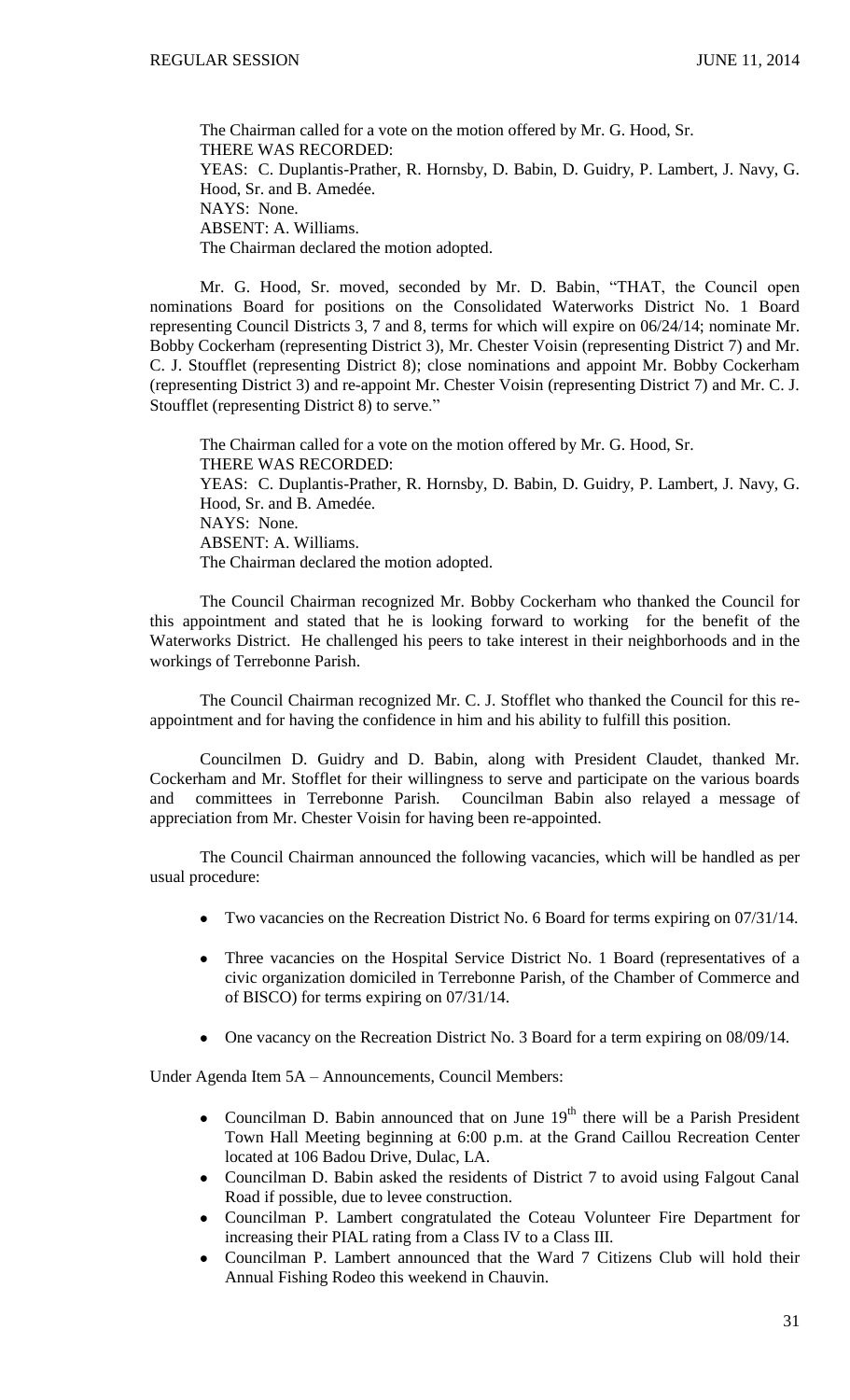- Councilwoman C. Duplantis-Prather encouraged pet owners to have their pets spayed  $\bullet$ or neutered to help control the pet population.
- Councilwoman C. Duplantis-Prather announced that on Saturday, June 14<sup>th</sup> the  $\bullet$ Woodmen of the World will be having a Flag Day Ceremony from 10:00 a.m. to 1:00 p.m.
- $\bullet$ Councilwoman C. Duplantis-Prather wished all fathers a "Happy Father's Day".
- Councilman G. Hood, Sr. wished all fathers a "Happy Father's Day".
- Councilman G. Hood, Sr. asked the public to pray for law enforcement officers and for the families of the two officers slain in Phoenix, Arizona.
- Councilwoman B. Amedée wished her father, Mr. Joe Adams, a very special "Happy Father's Day".
- Councilwoman B. Amedée congratulated Coteau Volunteer Fire Department for an increase in their rating, and for a job well done.
- Councilwoman B. Amedée announced that on Saturday, June 14<sup>th</sup> there will be an all day event for Home School Families at the Living Word Church, and that she can be contacted for details.
- Councilman R. Hornsby, on behalf of Maria Immacolata Church, thanked Parish President Claudet and the Council for all of the recent drainage improvement projects in the area.

Under Agenda Item 5B – Parish President Michel Claudet announced:

- The on-going drainage improvement projects in and around Maria Immacolata Church will help improve the flow of water in that area during a rain event.
- $\bullet$ President Obama has signed into law the Water Resources Development Act which will be beneficial to Louisiana and the Gulf Coast Region.
- The Annual Progress Report has been distributed to the Council, detailing the accomplishments of all of the TPCG Administration departments for 2013.
- Mr. Jason Hutchinson, Juvenile Detention Center Director, will be leaving to become principal at the First Baptist Church School. Mr. Joe Harris will be assuming the role after Mr. Hutchinson's departure.
- The Juvenile Justice Cat 4 Facility bids were accepted on Monday (June 9) night.
- The OEP building should go into construction after Governor Jindal's signature on funding legislation, thanks to Senator Brett Allain and all of his hard work.
- The skate park bids have been accepted.
- Thanked all of the volunteers in Terrebonne Parish for their time and effort in making this parish a great success.

Parish President Claudet thanked the Louisiana Legislative delegation, Congressman Vitter, Congresswoman Landrieu and Elaine Stork (of the Corps of Engineers) for all of their hard work and team effort in getting the Water Resources Development Act passed.

No action was necessary on Agenda Item 6A, Staff Reports- Information List dated 06/11/14.

The following resolution was offered by Mr. Pete Lambert and seconded by Mr. Greg Hood,

Sr.:

### **RESOLUTION NO. 14-293**

A resolution approving the holding of an election in the Village East Fire Protection District of the Parish of Terrebonne, State of Louisiana, on Tuesday, November 4, 2014, to authorize the renewal of a special tax therein.

WHEREAS, the Board of Commissioners of Village East Fire Protection District of the Parish of Terrebonne, State of Louisiana (the "Governing Authority"), acting as the governing authority of the Village East Fire Protection District of the Parish of Terrebonne, State of Louisiana (the "District"), plans to adopt a resolution on June 16, 2014, calling a special election in the District on Tuesday, November 4, 2014, to authorize the renewal of a special tax therein; and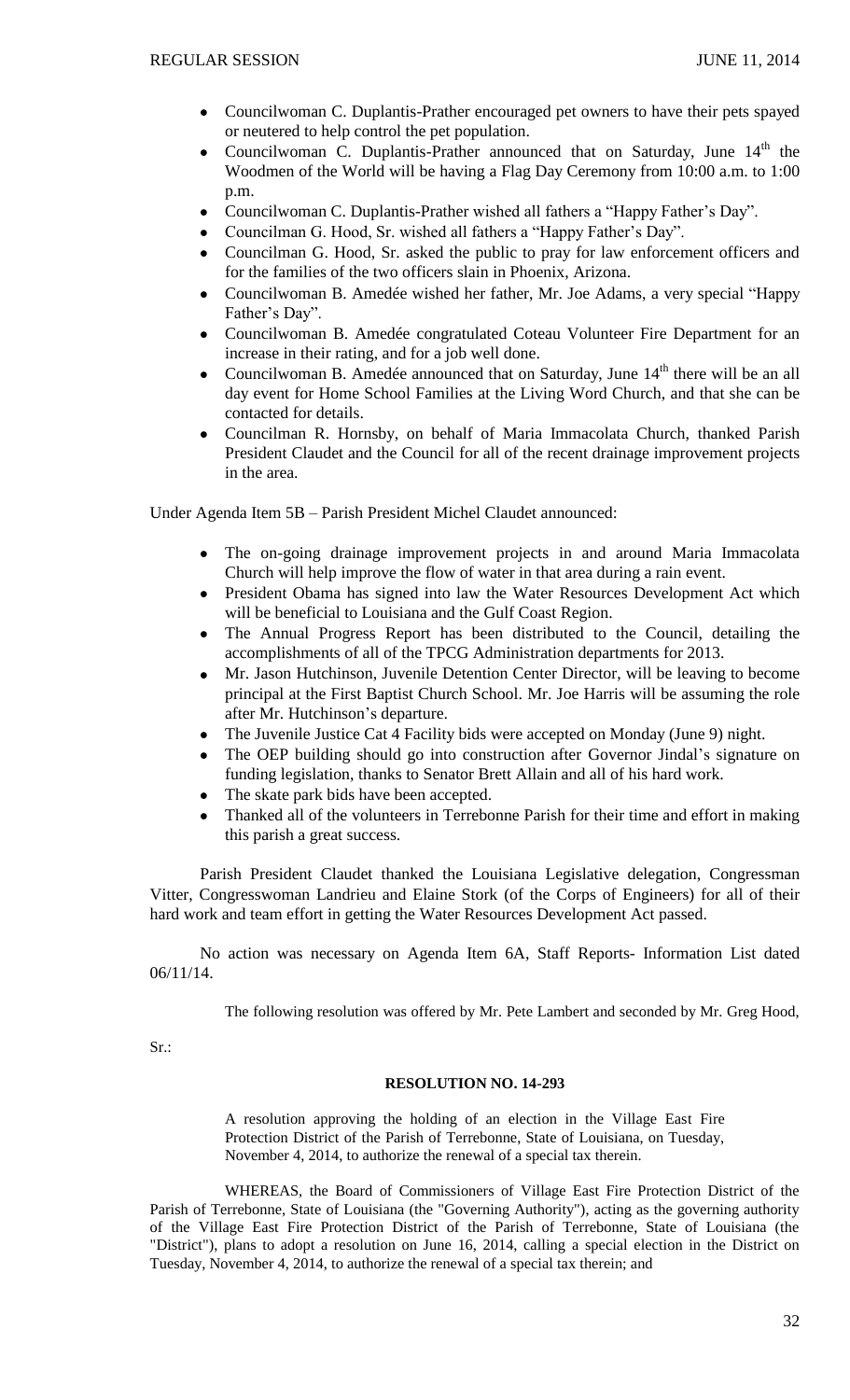WHEREAS, the governing authority of the District has requested that this Parish Council, acting as the governing authority of the Parish of Terrebonne, State of Louisiana, give its consent and authority for the District to hold the aforesaid election, and in the event that the election carries to continue to levy and collect the special tax provided for therein; and

WHEREAS, as required by Article VI, Section 15 of the Constitution of the State of Louisiana of 1974, it is now the desire of this Parish Council to approve the holding of said election and in the event that the election carries, to continue to levy and collect the special tax provided for therein;

NOW, THEREFORE, BE IT RESOLVED by the Parish Council of the Parish of Terrebonne, State of Louisiana, acting as the governing authority of said Parish, that:

SECTION 1. In compliance with the provisions of Article VI, Section 15 of the constitution of the State of Louisiana of 1974, and in accordance with the request of the Board of Commissioners of Village East Fire Protection District of the Parish of Terrebonne, State of Louisiana, this Parish Council hereby approves the holding of an election in the District, on Tuesday, November 4, 2014, at which election there will be submitted the following proposition, to-wit:

#### MILLAGE RENEWAL PROPOSITION

Shall the Village East Fire Protection District of the Parish of Terrebonne, State of Louisiana (the "District"), continue to levy and collect a special tax of fifteen (15) mills on all property subject to taxation in said District (an estimated \$377,400 reasonably expected at this time to be collected from the levy of the tax for an entire year), for a period of ten (10) years, beginning with the year 2017 and ending with the year 2026, for the purpose of acquiring, constructing, maintaining and operating said District's fire protection facilities and paying the cost of obtaining water for fire protection purposes, including fire hydrants rentals and service?

SECTION 2. In the event the election carries, this Parish Council does hereby further consent to and authorize the District to continue to levy and collect the special tax provided for therein. This resolution having been submitted to a vote, the vote thereon was as follows:

YEAS: Christa Duplantis-Prather, Russell Hornsby, Daniel J. Babin, Dirk Guidry, Pete Lambert, John Navy, Greg Hood, Sr. and Beryl Amedée.

NAYS: None.

ABSENT: Arlanda J. Williams.

And the resolution was declared adopted on this, the  $11<sup>th</sup>$  day of June, 2014.

\* \* \* \* \* \* \* \* \*

Mr. D. Babin moved, seconded by Mr. J. Navy, "THAT, the Council accept the following Monthly Engineering Reports:

A) CB and I

B) Duplantis Design Group, PC

C) Milford and Associates, Inc.

D) Providence/GSE Associates, LLC

E) T. Baker Smith, LLC."

The Chairman called for a vote on the motion offered by Mr. D. Babin. THERE WAS RECORDED: YEAS: C. Duplantis-Prather, R. Hornsby, D. Babin, D. Guidry, P. Lambert, J. Navy, G. Hood, Sr. and B. Amedée. NAYS: None. ABSENT: A. Williams. The Chairman declared the motion adopted.

Mr. G. Hood, Sr. moved, seconded by Mr. J. Navy, "THAT, there being no further business to come before the Council the meeting be adjourned."